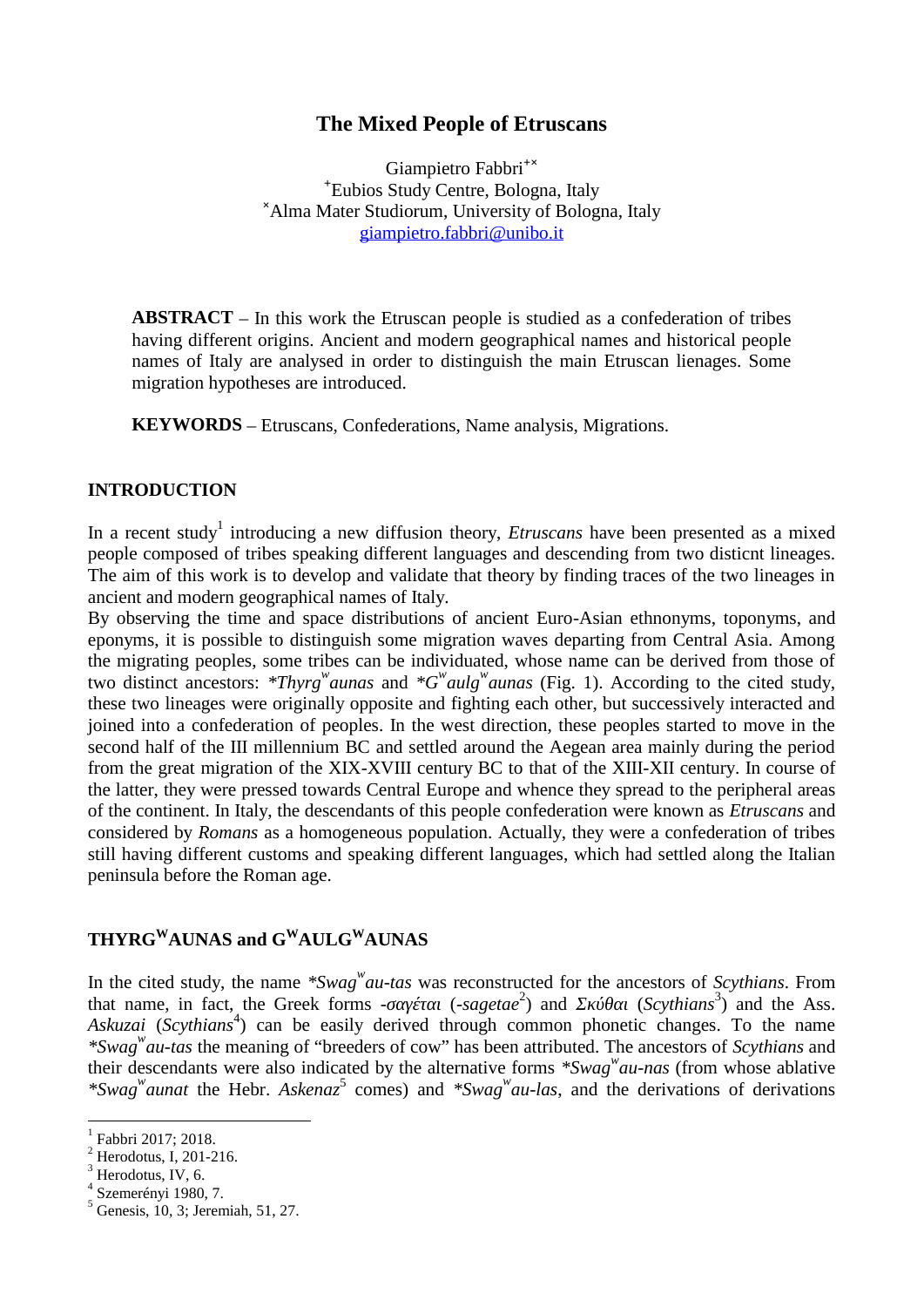*\*Swag<sup><i>w*</sup>au-ta-las, \*Swag<sup>*w*</sup>au-la-tas (whence the Gr. *δ*, *Scolotoi*<sup>6</sup>), \**Swag<sup><i>w*</sup>au-la-nas, and the abbreviations  $G^{\mu}$ *au-tas*,  $G^{\mu}$ *au-nas*,  $G^{\mu}$ *au-las*. Originally, \**Swag*<sup>*w*</sup>*autas* lived in the prairies between southern Russia and Sogdiana and probably spoke the language that is called Proto-Indo-European or common Indo-European.



Figure 1 – Westward migrations of *\*Thyrg<sup>w</sup>aunas* and *\*G<sup>w</sup>aulg<sup>w</sup>aunas* (from Fabbri 2017 and 2018).

Among the Scythian tribes, Herodotus mentions that of *Thyssagetae* (  $<sup>7</sup>$ ). This name has</sup> been derived from *\*Thyrswag*<sup>*w*</sup>*autas*<sup>8</sup>, term by which some *\*Swag<sup><i>w*</sup>*autas* were indicated, who lived on the border (cf. Gr.  $\overline{\phantom{a}}$ , door) with mongoloid morphology populations, that they interbred changing their own morphology and language. *\*Thyrswag<sup>w</sup>au-tas* were probably indicated also by the name *\*Thyrswag<sup>w</sup>au-nas*, whence the name of the Schytian people of *Issedones* (Gr. *Ἰσσηδόνες* 9 ) derives, as we will see. Alternative names also were *\*Thyrg<sup>w</sup>au-nas* and *\*Thyrg<sup>w</sup>au-as*, from which the forms *\*Thyrghunas*, *\*Thyr'hunas*, *\*Thyr'unas*, *\*Thyrkunas*, *\*Thyrsunas*, *\*Thyrk-*, *Huna* and *\*Sunas* can be derived. These forms lead to the names of *Tyrrhenians* (or *Tyrrhinians*, Gr. *Tyrrhenoi*<sup>10</sup>), *Tyrsenians* (or *Tyrsinians*, Gr. , *Tyrsenoi*), *Turks*, and *Huns*. Since the language of *Turks* and *Huns* is Altaic, it is probable that the dialects spoken by *\*Thyrswag<sup>w</sup>autas / \*Thyrg<sup>w</sup>aunas* were Proto-Altaic. Moreover, it is interesting to observe that the *–na* derivation, occurring in the forms *\*Thyrswag<sup>w</sup>au-nas* and *\*Thyrg <sup>w</sup>au-nas*, is very common in the language of *Etruscans*<sup>12</sup>, who were the Italic *Tyrsenians* and *Tyrrhenians* according to Herodotus<sup>13</sup> and Strabo<sup>14</sup>. .

In the III millennium BC some tribes of *\*Swag<sup>w</sup>autas* broke into the lands by *Volga River*, separating *\*Thyrg<sup>w</sup>aunas* into two branches (Fig. 1). A western branch was pushed towards Mesopotamia, Anatolia, and Eastern Europe, an eastern one towards Mongolia and China. The

Herodotus, IV, 6.<br>Herodotus, IV, 22.

 $\frac{8}{9}$  Fabbri 2017.<br>Ptolemaeus, VI, 16, 7.

<sup>&</sup>lt;sup>10</sup> Strabo, V, 1, 7.<br><sup>11</sup> Herodotus, I, 94, 7.<br><sup>12</sup> Pallottino 2016, 466.<br><sup>14</sup> Strabo, V, 1, 7.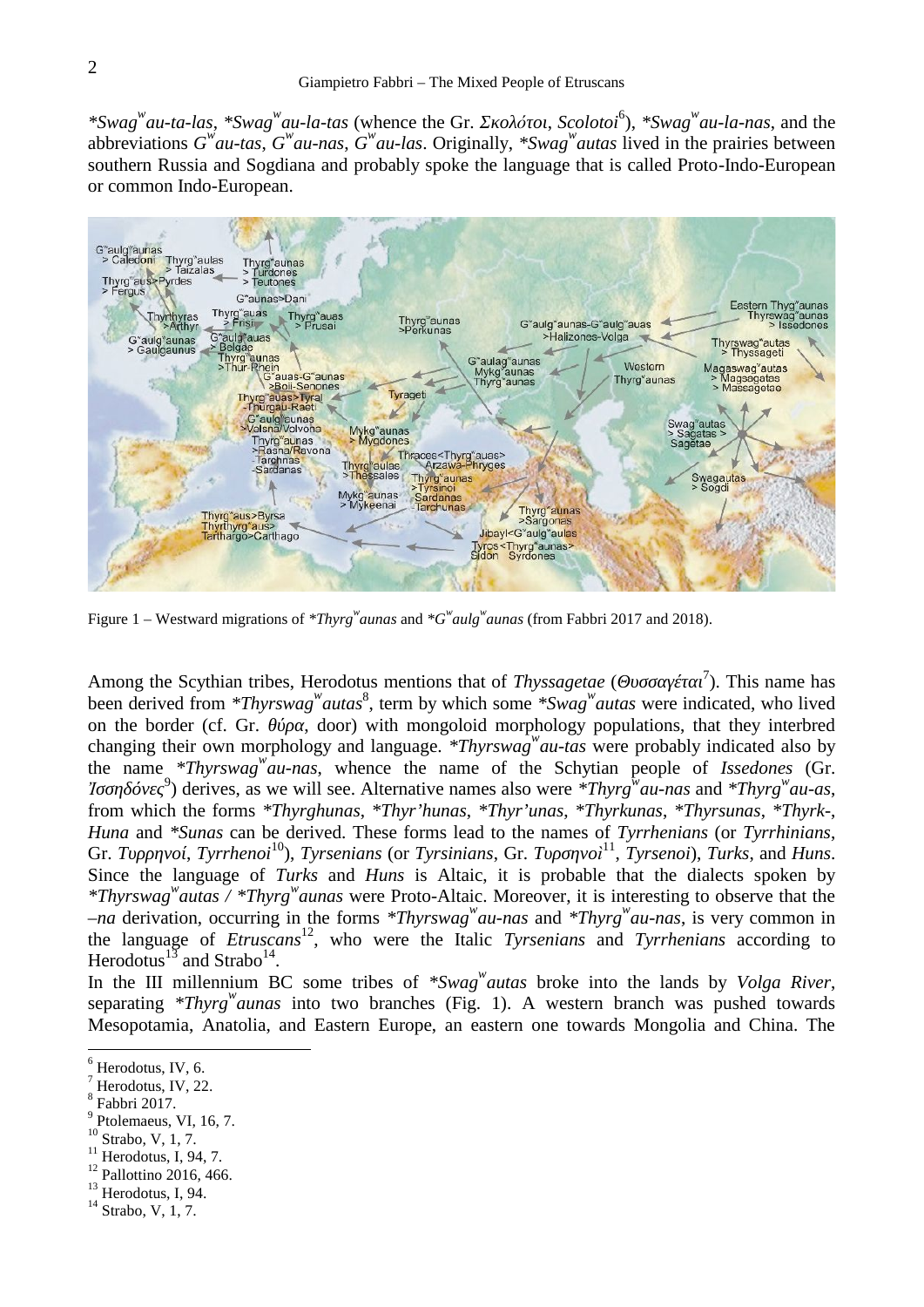latter would then flow back to the west during the great migration of the XIII-XII century BC, due to the pressing of Mongol and Chinese peoples.

On the border between *\*Swag<sup>w</sup>autas* and *\*Thyrg<sup>w</sup>aunas*, it is probable that the terms *\*G<sup>w</sup>aulg<sup>w</sup>aunas* and *\*G<sup>w</sup>aulg<sup>w</sup>auas* diffused to distinguish the ones, who had kept the original language and customs of the cow-breeding people, from the others. From the name of *\*G<sup>w</sup>aulg<sup>w</sup>auas* that of the *Volga River* derives, in whose territory they remained settled for a long time. Hence, *\*G<sup>w</sup>aulg<sup>w</sup>aunas* were pushed by *Eastern \*Thyrg<sup>w</sup>aunas* towards Central Europe during the XII-XIII century BC great migration. It is also possible that by analogy with the term *\*G<sup>w</sup>aulg<sup>w</sup>aunas*, in which the root *g <sup>w</sup>au* is repeated with an intensifying function, the name *\*Thyrthyras* was coined to indicate *\*Thyrg<sup>w</sup>aunas*. From this term the name of *Tartars* can be derived.

*\*G<sup>w</sup>aulg<sup>w</sup>aunas* stayed in contact with *\*Thyrg<sup>w</sup>aunas* for a long time before migrating to Europe. In the contraposition of  $^*G^w$ *aulg*<sup>*w*</sup> *aunas* and  $^*Thyrg^w$ *aunas* the term *g*<sup>*w*</sup> *auna* lost over time the original meaning of "bovine", "related to cows", "fodder for cows", "fence for cows", "cow breeder", "group of cows" and acquired that of "shelter", "refuge", "fortified place", "village", "group of breeders", "community". Through the phonetic changes that we will discuss in the next section, we can recognise the term  $g^{w}$ *auna* with the meaning of village or community for example in Celt. *bona* (cf. Ratisbona, Vindobona, Bona) and in Etr. zena translated into Lat. sena / sina (cf. Bolsena, Cesena, *Felsina, Sarsina, Sena*). Actually, in Celtic languages, due to the influence of the descendants of *\*Thyrg<sup>w</sup>aunas*, the term *g <sup>w</sup>auna* also results in *din / dun,* latinised in *dinum / dunum* (cf. *Vindinum*, *Londinum*, *Lugdunum*, *Noviodunum*, *Dunum*). Similarly, due to the influence of the descendants of both *\*G<sup>w</sup>aulg<sup>w</sup>aunas* and *\*Thyrg<sup>w</sup>aunas*, the term *g <sup>w</sup>aus* assumed in Germanic languages the meaning of country or region (cf. Ger. *gau* as in *Breisgau* and *Thurgau*, both from *\*Thyrg<sup>w</sup>auas*, Dutch *gouw*, Frisian *goa*).

Over the centuries the tribes of *\*G<sup>w</sup>aulg<sup>w</sup>aunas* and *\*Thyrg<sup>w</sup>aunas* interacted, clashed and allied themselves, constituting in the last half of the II millennium BC a sort of confederation that in the Aegean area was known as the "*Mixed People*", namely *\*Mykg<sup>w</sup>aunas* or *\*Mykg<sup>w</sup>auas*.

#### **PHONETIC CHANGES**

The Proto-Indo-European and Proto-Altaic dialects, spoken respectively by *\*G<sup>w</sup>aulg<sup>w</sup>aunas* and *\*Thyrg<sup>w</sup>aunas*, evolved with linguistic exchanges, but maintained distinct characteristics. It is probable that, when *Western* and *Eastern \*Thyrg<sup>w</sup>aunas* were separated, their language still was not very different from that of *\*Swag<sup>w</sup>aunas*. The language of *Western \*Thyrg<sup>w</sup>aunas* would have then been partially influenced by Proto-Indo-European peoples, while *Eastern \*Thyrg<sup>w</sup>aunas* would have evolved their dialects in contact with Oriental peoples.

In the dialects of *Western \*Thyrg<sup>w</sup>* aunas, the original  $g^w$  labiovelar changed mainly into voiced and unvoiced velar, which was also subsequently aspirated or muted (such a tendency is still alive in the descendants of the tribes migrated to Turkey and Tuscany). Moreover, the dialects of *Western \*Thyrg<sup>w</sup>aunas* tend to transform the *th* phoneme into *s* or *t*. In Mesopotamia we find an example of voiced velar and *th* mutated into *s* in the name *Sargon* (< \**Thyrg*<sup>*w*</sup>*auna*). In Anatolia we find instead aspirated unvoiced velar and *th* mutated into t in the name of *\*Tarchunas* or *\*Tarhunas* and their eponymous divinity *Tarhun*, that was worshiped as god of the storm. The name of the Lithuanian god of thunder *Perk nas* (< \**Thyrg*<sup>*w*</sup>*auna*), originally introduced in the area between Baltic Sea and Black Sea by *Western \*Thyrg<sup>w</sup>aunas*, results through phonetic changes due to the peoples subsequently immigrated in that area and in eastern lands, as we see below.

In the dialects of *Eastern \*Thyrg<sup>w</sup>aunas* the *th* phoneme changed into *s*, *sh* or *ph* or fell, while the  $g^{\prime\prime}$  labiovelar was transformed primarily into dental (*d*) also aspirated (*z*) or sibilant (*s*) and less frequently in velar. As we anticipated, we find *th* fallen and  $g^w$  mutated into *d* in the name of the *Issedones* (< *\*Thyssadonas* < *\*Thyrswag <sup>w</sup>aunas*) who lived on the northern and eastern borders of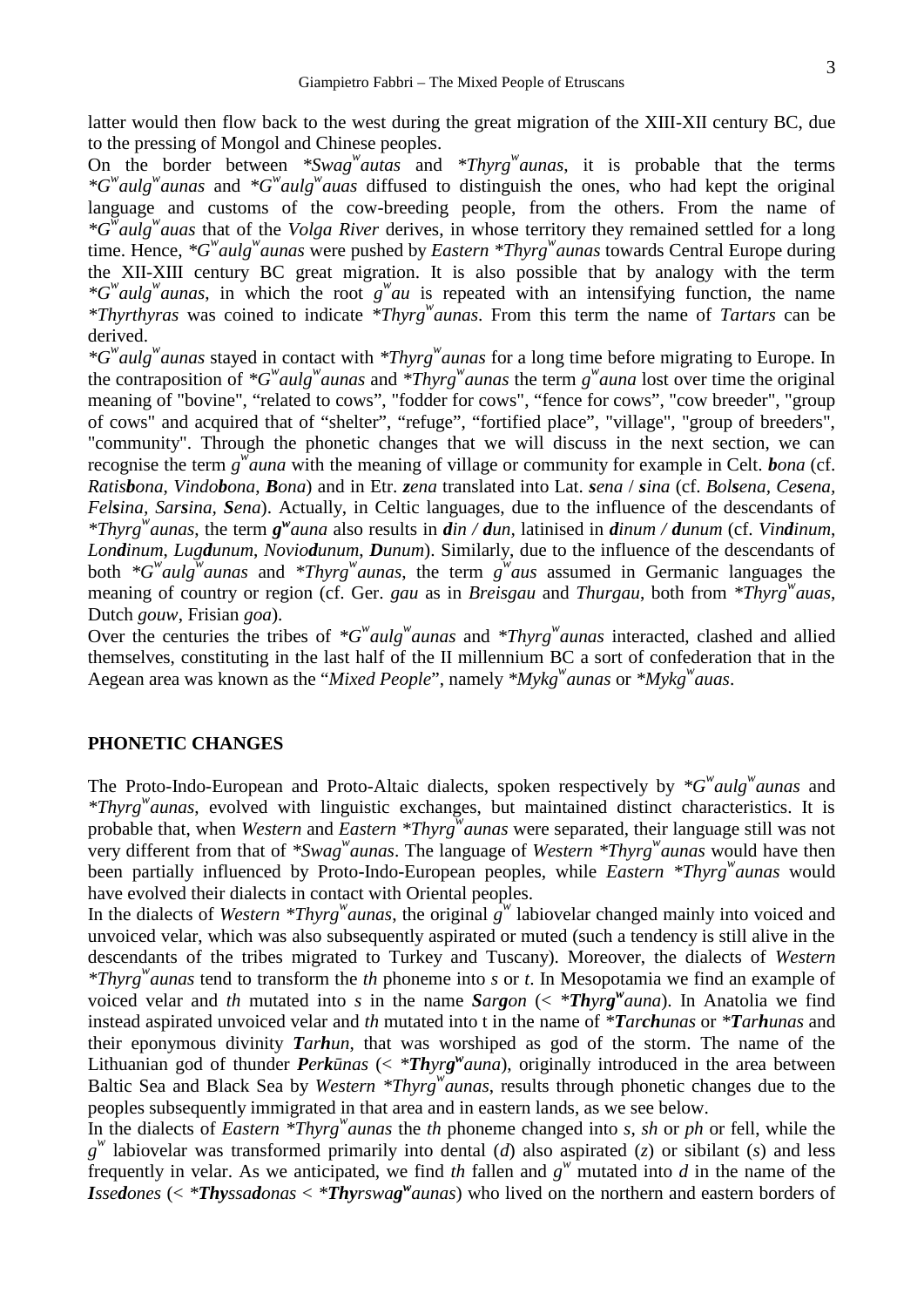the area occupied by Scythian peoples. In Anatolia, where *Eastern \*Thyrg<sup>w</sup>aunas* penetrated already during the period between the XX-XIX century BC great migration and the XII-XIII century BC one, we find th changed to  $s \in g^w$  to  $d$  in the name of *Shardana* or *Sharden* (< *\*Thyrg<sup>w</sup>aunas*), th fallen and g<sup>w</sup> changed into  $z \le dh$  in the names of Arzawa (< \*Thyrg<sup>w</sup>auas), and *th* mutated to *ph* and  $g^w$  to *g* in the name of *Phrygians* (Gr. *is < \*Phyrges < \*Thyrg <sup>w</sup>auas*). The phonetic change of *th* into *ph* (also not aspired as in Lith. *Perkūnas* or Etr. *Pursenas*) was due to the influence of *Proto-Gaul-Latin* ( ${}^*G^w$ *aulas* / ${}^*G^w$ *aulatas* / ${}^*G^w$ *aulatanas*<sup>16</sup>) peoples (cf. Gr. *iii)* with Lat. *foris*, door), that settled for a long time in the area between Baltic Sea and Black Sea on the border with the *Mixed People*, before the latter pressed them to Central Europe. For example, we can find such a phonetic change to the East in the name of *Ferghana* (<*\*Thyrg <sup>w</sup>auna*) *Valley*, between current Uzbekistan and Kyrghizia, and to the West in the name of *Fersina* (< Etr. *Pherzna* < *\*Thyrg <sup>w</sup>auna*) torrent near Trento in Italy.

In the dialects of  $*G^w$ *aulg*<sup>*w*</sup> *aunas* the initial  $g^w$  labiovelar changed mainly to aspirated voiced labial (*v*) and, more frequently in the late age, not aspirated (*b*), while the internal  $g^w$  labiovelar changed to labial, velar or dental, by influence of the bordering peoples, among whom even *\*Thyrg<sup>w</sup>aunas*. As we anticipated, we find initial  $g^w$  mutated to labial and internal  $g^w$  changed to velar in the name of Volga (<  $*G^{\nu}$ aulg $^{\nu}$ aus) river, and similarly in the name of Volci and Belgae (the latter without initial aspiration). Moreover, from the name of *\*G<sup>w</sup>aulg<sup>w</sup>auas* also Lat. *vulgus* (and parallelly *\*bulbus* > Etr. *puplu* > Lat. *poplus* > lat. *populus*) and Ger. *Volk* derive (while the Germanic synonym *Theod* derives from *\*Theudones* < *\*Thyrdones* < *\*Thyrg<sup>w</sup>aunas*, namely the *Teutones*). We saw in fact that the terms *\*G<sup>w</sup>aulg<sup>w</sup>aunas* and *\*G<sup>w</sup>aulg<sup>w</sup>auas* had assumed the meaning of "tribe of *\*G<sup>w</sup>aulas*" and then tribe or people. In the Schytian area the descendants of *\*G<sup>w</sup>aulg<sup>w</sup>aunas* were also kown, through those of *\*Thyrg<sup>w</sup>*<sub>aunas</sub>, as *Halizones* (Gr. *A*  $\ddot{\omega}$  $17 <$  \***V**alzones < *\*G <sup>w</sup>aulg <sup>w</sup>aunas*). Similarly, in Italy we know the name of the tribes descending from *\*G<sup>w</sup>aulg<sup>w</sup>aunas* mainly through the descendants of *\*Thyrg<sup>w</sup>aunas*, who changed the internal labiovelar to *z* (as in Etr. *Velzna*  $\lt \cdot^*G^w$ *aulg*<sup>*w*</sup> *aunas*). However, the original names survived in the local dialects, also to the Roman reinterpretation, and lead to believe that the internal labiovelar in the names of *\*G<sup>w</sup>aulg <sup>w</sup>aunas* had mainly changed to aspirated labial (*\*Volvoni*), subsequently fallen (*\*Bol'oni*).

Actually, as we will demonstrate by analysing some Etruscan and related toponyms, in the Etruscan dialects the initial *g w* labiovelar results in aspirated voiced labial (*v* as in Etr. *Velathri*, *Volterra*), while the internal one results in aspirated velar (*ch* as in Etr. *Tarchnas*, *Tarquinia*) and mainly in voiced dental (*d* as in *Modena*), also aspirated (*z* as in Etr. *Velzna*, *Bolsena / Orvieto* and *Bologna*), subsequently unvoiced (*t* as in Lat. *Mutina* and *s* as in Lat. *Volsinii* or Lat. *Felsina*). Moreover, the *th* phoneme results in *t* (as in Etr. *Tarchnas*) or *s* (as in Lat. *Sarsina*) and mainly in *ph* (as in Etr. *Phersna*, *Perugia*) and subsequently *p* (as in Lat. *Per'us-ia*, *Perugia*).

The *ch*-result of the internal labiovelar seems due to the influence of the descendants of *Western \*Thyrg<sup>w</sup>aunas* and *\*G<sup>w</sup>umbras* or *\*G<sup>w</sup>aumbras* (< *\*G<sup>w</sup>auna \*Hub'ras*). The latter was a mixed people resulting from the merging of Proto-Scythians (\*Swa-g<sup>w</sup><sub>aunas</sub> or \*Swa-g<sup>w</sup>autas) and Proto-Iberians (\**Hubaras*) with other minoritary peoples<sup>18</sup>. It probably rose inside the Ún tice culture<sup>19</sup>, in a cultural exchange area reacheable through Rhine, Elbe, Vistula, Danube, and Boristhenes rivers, which were the main ancient commercial routes between Europe and Asia. Whence *\*G<sup>w</sup>aumbras* were pressed westwards by newcomers and spreaded to peripheral areas. In the names of their descendants the *g w* labiovelar results in unvoiced velar also aspirated and muted: *Cimbri*, *Cambri*, *Cumbri*, *Humber*, *'Umbrians*, *'Ambrones*. This tendency to aspirate the velars was probably received by *Western \*Thyrg<sup>w</sup>aunas*, whose influence we have already observed in the

<sup>&</sup>lt;sup>15</sup> Herodotus, VII, 73.<br><sup>16</sup> Fabbri 2018.<br><sup>17</sup> Herodotus, IV. 17.<br><sup>18</sup> Fabbri 2017.

 $19$ <sup>19</sup> Gimbutas 1965, 44; 2017, 56;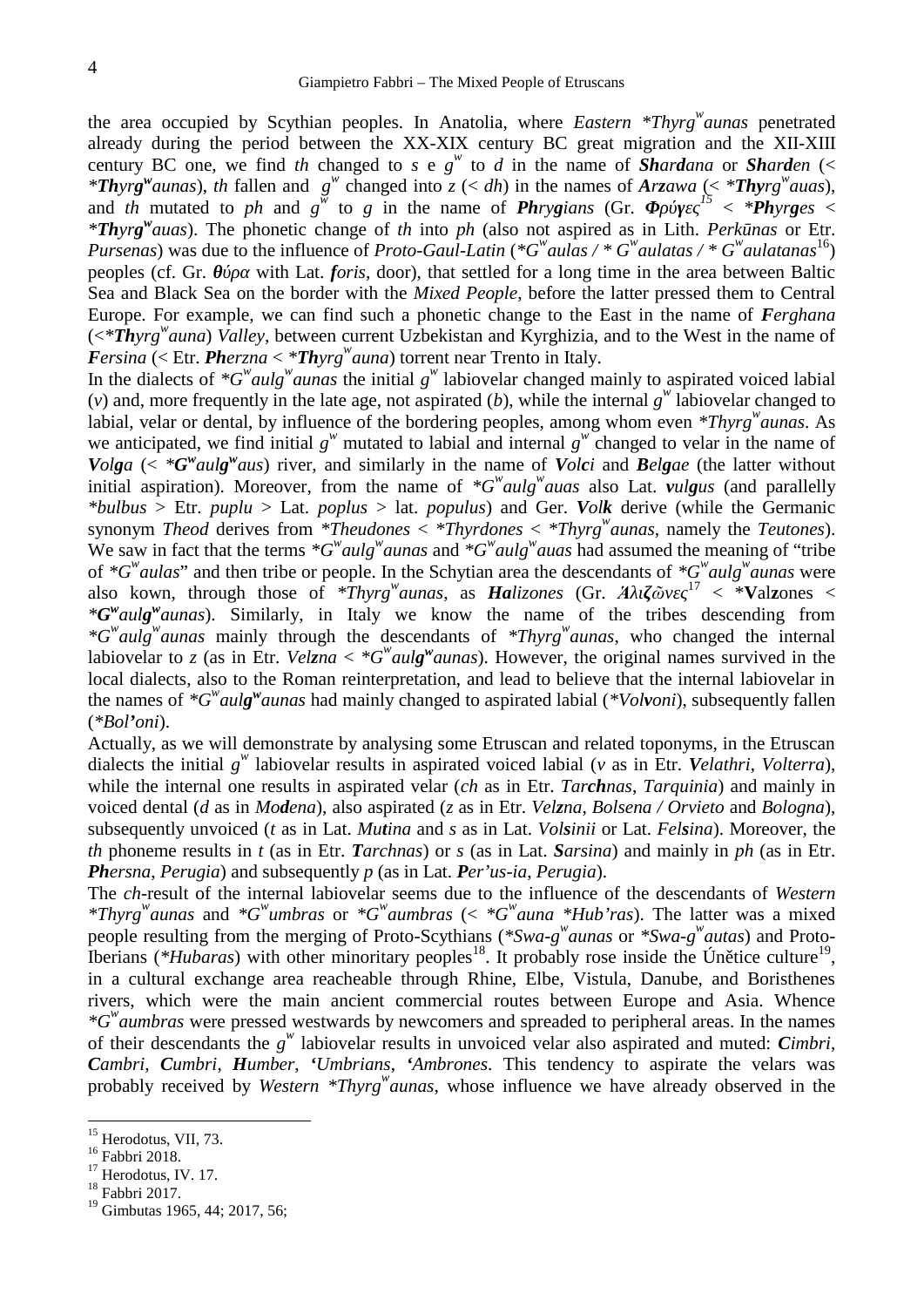Baltic area. They probably reached Central-Eastern Europe shortly after *\*Swag<sup>w</sup>autas* between the end of the III and the beginning of the II millennium BC.

The *d*-, *z*-, and *s*-result of the internal labiovelar in the Etruscan names seem instead to be influenced by the descendants of *Eastern \*Thyrg<sup>w</sup>aunas*. In the late Etruscan language, attested by the inscriptions, the few texts and the loans to the Latin, the voiced occlusives were missing and substituted by the respective unvoiced ones, while the  $\sigma$  vowel was substituted by  $u^{20}$ . The *d*-result of *g w* labiovelar, characteristic of *Eastern \*Thyrg<sup>w</sup>aunas*, then occurs in Etruscan changed to *t* (cfr. *\*Thyrg <sup>w</sup>auas* > *\*Pha'das* > *\*Pad-ua* > Lat. *Patavium*), while the aspirated form z occurs also unvoiced and changed to *s* (cf. Etr. *Velzna* and Etr. *Velsna* <sup>21</sup>). However, in the spoken language the original forms should have survived at least in Northern Italy, since, as we will see, they occur in several current names of cities founded by descendants of *\*Thyrg<sup>w</sup>aunas*. The Etruscan *d*-result also survived in proper names, as attested by the Old Latin inscription on the Duenos triple vase<sup>22</sup>, where Duenos probably is the name of an Etruscan artisan and means good (*duenos* = *bonus* <  $g^w$ *auna*).

These phonetic changes have been determined by analising the distribution of names consistent with a diffusion model<sup>23</sup> considering migration waves departing from Central Asia. The changes obtained for the Middle-Eastern area have been confirmed also for the Europe. After having analysed these phonetic changes, it is now easy to recognise in the Aegean area the name of the *Mixed People* in the Thyrg<sup>w</sup> aunian tribes of *Mygdonians* (Gr. *Μυγ όνες* <sup>24</sup> < *\*Mykg <sup>w</sup>aunas*, later also *Macedonians*) and of *Mysians/Moesians* (Gr. *Multimary of the state of the settled between of the settled between* Anatolia and Balkan Mountains at the end of the II millennium BC, and in the  $G^w$ aulg aunian tribes who had their capital in the city of *Mycenae* (gr.  $\frac{26}{5} < \frac{My}{k}$ *vainas*  $\lt \frac{My}{k}$ *g*<sup>*w*</sup> *aunas*). We can find evidences of the presence in the Aegean area of a bilingual people having a Proto-Altaic and Proto-Indo-European origin in the Greek language, in which several doubles<sup>27</sup> occur, such as  $\dot{\alpha}$ and *(I live*; with an aspirated dental and a labial, respectively), and some words present an anomalous result of the labiovelars, such as the interrogative pronoun *ί* (*Who*; with a dental, while we find a velar, for example, in Lat. *quis*, Sans. *kas*, Got. *hvas*). In the Aegean area, *\*Thyrg<sup><i>w*</sup></sup>aunas /<br>*\*Thyrg<sup><i>w*</sup>aulas were also known as Tyrsinians (or Tyrsenians, Gr.  $i^{28}$ ) and Thessalians (Gr. *\*Thyrg<sup><i>w*</sup>aulas</sup> were also known as *Tyrsinians* (or *Tyrsenians*, Gr.

*Θεσσαλοί*<sup>29</sup> < *\*Thersalas* < *\*Thyrg<sup>w</sup>aulas*; cf. *Thyssagetae* < *\*Thyrsagatas* < *\*Thyrswag<sup>w</sup>autas*), who settled respectively East and West of Propontis. Attestations of the original language of *Tyrsinians / Thessalians* remain in a stele and ceramic fragments found on the island of Lemnos in the north-eastern Aegean sea. The language of the inscriptions of these remains, dating from the sixth century BC, has affinities with the Etruscan<sup>30</sup>. .<br>.<br>.

In the Etruscan area, the name of *\*Mykg<sup>w</sup>aunas* resulted in some toponyms such as *Misano* and *Miseno* and in the Etruscan word *mech*<sup>31</sup>, which initially was used to indicate the *Mixed People* and later assumed the meaning of "confederation of people", "confederated people", and simply "people".

- <sup>20</sup> Pallottino 2016, 240.<br>
<sup>21</sup> Pallottino 2016, 277.<br>
<sup>22</sup> Gordon, A. E. 1975.<br>
<sup>23</sup> Fabbri 2017; 2018.<br>
<sup>24</sup> Strabo, VII, 3, 2.<br>
<sup>25</sup> Strabo, VII, 3, 2; Herodotus, VII, 20.<br>
<sup>26</sup> Strabo VIII, 6, 19.<br>
<sup>27</sup> Villar 2011,
- 
- 
- 
- 
- 
- <sup>29</sup> Herodotus, VII, 130.<br><sup>30</sup> Villar 2011, 493.<br><sup>31</sup> Pallottino 2016, 311.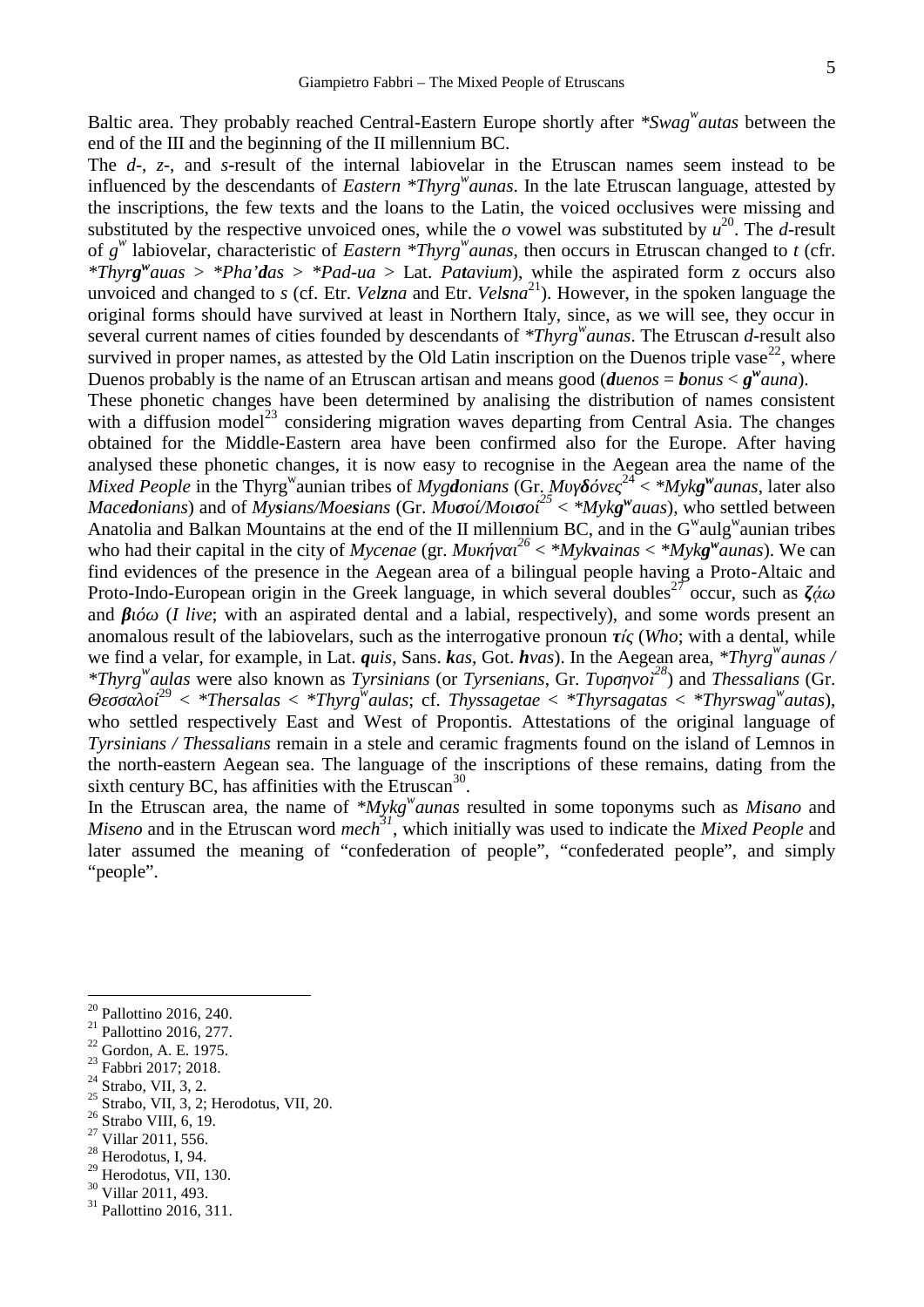#### **TYRSINIANS ANS VOLSINIANS**

The migratory process that culminated in the great migration of the XIII-XII century BC was started by the back flow of *Eastern \*Thyrg<sup>w</sup>aunas* into the territory of *\*G<sup>w</sup>aulg<sup>w</sup>aunas*, due to the pressure of the oriental populations. In the Orient *\*Thyrg<sup>w</sup>aunas*, nomad cow breeders, had come into contact with peoples culturally more advanced. Probably, they had learnt arts such as the ornamental manufacturing of metals, the drainage of morasses, and perhaps the writing. When they flowed back among the roughest  $*G^{\prime\prime}$ *aulg*<sup>*w*</sup> *aunas*, they created with some of them, as we saw, a confederation of peoples speaking different languages, over which they took the power, although they were a minority. During the migration process, such a confederation reached Anatolia, the Balkan region, and the Alpine area, whence it descended on Italy penetrating the local tribes up to Campania. The migration of *\*Thyras* / *\*Thyrg <sup>w</sup>aunas* / *\*Thyrg<sup>w</sup>aulas* through the Alpine area is attested by toponyms and hydronyms such as *Friuli* (< *\*Phry'ulas* < *\*Phyrghulas* < *\*Thyrg<sup>w</sup>aulas*), *Tyrol* (< *Tyral*<sup>32</sup> < *\*Thyrghal* < *\*Thyrg<sup><i>w*</sup></sup>*aulas*), *Kanton Thurgau* (< *\*Thyrg<sup><i>w*</sup></sup>*aus*), and *Thur* river, affluent of the *High Rhine* river (Ger. *Hoch Rhein*; both from *\*Thyr-rhein* < *\*Thyrg<sup>w</sup>auna*; cf. Gr.

*Τυρρηνός*, *Tyrrhenos*<sup>33</sup>). An additional attestation can be recognised in the name of the Alpine people of *Raeti* (Lat. *Raeti*<sup>34</sup> < *\*Redas* < *\*Thredas* < *\*Therdas* < *\*Thyrg*<sup>*w*</sup>*auas*), similar to *Etruscans* in the language and customs. As we will see, an attestation of  $*G^w$  *aulg*<sup>*w*</sup> *aunas* in the Alpine area can be found in the name of the city of *Bolzano* ( $\lt \cdot \cdot G^{\prime\prime}$ *aulg*<sup>*w*</sup> *auna*) and probably in that of the city of *Golasecca* (< \**Golasena* < \* $G^{w}$ *aulg*<sup>*w*</sup>*auna*; cf. Etr. *Velsena* with local dialect *Vuraseca*<sup>35</sup>), cradle of the homonymous culture.

On the northern side of Alps and in the adjacent valleys, the tribes coming from  $*G^w$ *aulg*<sup>*w*</sup>*aunas* settled mainly to the East and those from *\*Thyrg<sup>w</sup>aunas* to the West (along the *Thur-Rhein* river). Their descendants were probably known as *\*Bolboni* (< *\*G <sup>w</sup>aulag <sup>w</sup>aunas*) or *\*Bolboi* (< *\*G*<sup>w</sup>aulag<sup>w</sup>auas) and *\*Thyrdones* or *\*Tarsenar* (< \*Thyrg<sup>w</sup>aunas) and lastly distinguished themselves by the way the terms  $G^{\nu}$ *aunas* or  $G^{\nu}$ *auas* resulted in their own dialects. They used for example names such as *Bon-i* or *Boi-i* to indicate the tribes descending from *\*G<sup>w</sup>aulag<sup>w</sup>aunas* and *Don-es* or *Sen-ar* for those descending from *\*Thyrg<sup>w</sup>aunas*. In the Alpine and further north-western area some tribes from *\*G<sup>w</sup>aulag<sup>w</sup>aunas* and a few from *\*Thyrg<sup>w</sup>aunas* had merged with sparse ancient depigmented Mongoloid morpholoy tribes related to Proto-Finns, Caucasoid morphology peoples remotely immigrated such as Iberians (*\*Hubaras*) and Proto-Schytians (*\*Swag<sup>w</sup>autas*), and with Indo-European populations more recently come such as the Proto-Gaul-Latin ones, originating the Gaul-Celtic people that had evolved over the centuries, acquiring homogeneous morphology (scarcely pigmented Caucasoid), language, and culture. From the Rhin valley *\*Thyrg<sup>w</sup>aunas* also contributed to the creation of the Germanic nation.

When the confederation of tribes coming from *\*Thyrg<sup>w</sup>aunas* and *\*G<sup>w</sup>aulag<sup>w</sup>aunas* descended on Italy, it found there peoples having different origins. On a palaeoanthropic substrate, several peoples had overlapped, who were in different relationship with *\*Swag<sup>w</sup>autas*. *Iberians / Ligurians* (Lat. *Hiberi / Ligures* < *\*Hubaras / \*Lubaras*) had common ancestors, but they spoke dialects far from the language of the cow breeder people. On the contrary, *Umbrians* (Lat. *Umbri* < *\*G<sup>w</sup>aumbras* < *\*G<sup>w</sup>auna \*Hubras*), *Sabines / Sabates / Sabelli* (Lat. *Sabini / Sabates / Sabelli* < \*Swag<sup>w</sup>aunas / \*Swag<sup>w</sup>autas / \*Swag<sup>w</sup>aulas), Italics (Lat. Itali < \*Sg<sup>w</sup>etas / \*Sg<sup>w</sup>ytas / \*Sg<sup>w</sup>ytuli), *Latins* (Lat. *Latini* < *\*G<sup>w</sup>aulatanas*) spoke languages less or more similar to the dialects of *\*G<sup>w</sup>aulg<sup>w</sup>aunas* <sup>36</sup>. In this multiplicity of dialects, the names of the confederation tribes were distorted in different ways, even remaining attributable to the original forms.

<sup>&</sup>lt;sup>32</sup> Kühebacher 1991, 470-1.<br><sup>33</sup> Strabo, V, 1, 7.<br><sup>34</sup> Plinius, III, 133.<br><sup>35</sup> Casca Queirazza et. al 1996, 310.<br><sup>36</sup> Fabbri 2017; 2018.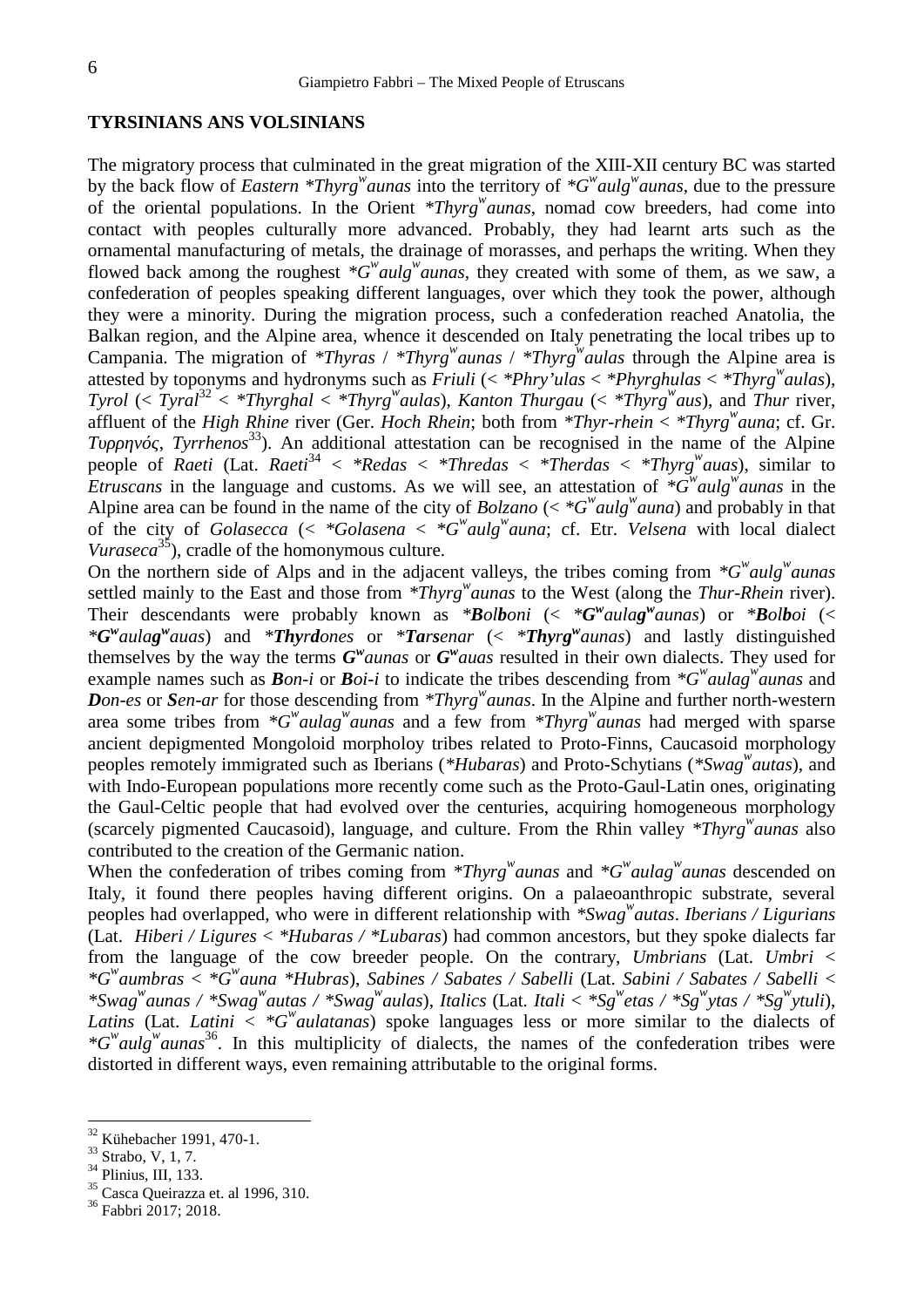7

Reporting the foundation myths of the Etruscan cities, the ancient historians often used the Greek terms  $i^{37}$  (Tyrsinians or Tyrsenians) and  $i^{38}$  (Tyrrhinians or Tyrrhenians), *τεππε <sup>37</sup> (<i>Tyrsinians* or *Tyrsenians*) and translated in Lat. *Tyrseni* and *Tyrrheni*, respectively, strarting by *T*. However, in the Etruscan and related toponyms we can rarely find an initial *T* out of the Alpine area and the territory of *Tarquinia* (in whose name *T* occurs followed by the change of *yr* into *ar*, that we also saw in those of *Shardana* and *Arzawa*). More frequently, we find an initial *Ph* or *P*. This leads to think that the tribes descending from *\*Thyrg<sup>w</sup>aunas* were further known in the Italic peninsula as *Phyrsini* or *Pherseni* (and similar forms deriving from the endonyms *\*Phyrzna* / *\*Pherzna* < *\*Thyrg<sup>w</sup>aunas* and *\*Phyrzla* / *\*Pherzla* < *\*Thyrg<sup>w</sup>aulas*). The name of the tribes descending from *\*G<sup>w</sup>aulg<sup>w</sup>aunas* diffused in Italy mainly through the descendents of *\*Thyrg<sup>w</sup>aunas*. We find the form received by Romans in the name of the city of *Bolsena*: *Volsinium* (or *Volsinii*<sup>39</sup>), namely the city of *Volsini* or *Volsones*<sup>40</sup> (from Etr. *Velzna* or *Velsna* <  $*G<sup>w</sup>$ *aulg*<sup>*w*</sup>*auna*). Actually, the endonym should have sound as *Volvoni* or *Bolboni*, as we saw. However, in the following the Italic tribes descending from *\*Thyg<sup>w</sup>aunas* and *\*G<sup>w</sup>aulg<sup>w</sup>aunas* will be indicated by the terms *Tyrsinians* and *Volsinians*, respectively.

In the different dialects of the confederation, tribes and cities were called or pronouncied in different ways. From the alternation of *\*Thyrs-unas* and *\*Thyrch-unas* (or *\*Tarchunas*, whence Etr. *Tarchna*) the term *\*Thyrsch-unas* or *\*Thyrsch-as* originated, whence later Umb. *Tursko*<sup>41</sup>, Lat. *Tuscus* and Lat. *Etruscus* (probably with an additional euphonical prothetic *e* preceding *\*Thr'schas* < *\*Thyrskas*, as in Etr. *ep'l* from Etr. *pul*<sup>42</sup>). Similarly, from the alternation of *\*Vols-unas* and *\*Volch-unas*, the term *\*Volsch-unas* or *\*Volsch-as* originated, whence Lat. *Volsci*, the name by which *Volsinians* were known in Southern Italy.

We can find a recall to the common origins of *Etruscans* (< *\*Thyrg<sup>w</sup>aunas*) and *Scythians* (< *\*Swag<sup>w</sup>autas / \*Swag<sup>w</sup>aunas*) in the foundation myth of *Tarquinia*. In this legend, the divination art and rituals are in fact revealed to the eponymous founder *Tarchunus* or *Tarchon* (< *\*Thyrg<sup>w</sup>auna*) by an entity named *Tarchies* (< *\*Thyrg<sup>w</sup>aus*, Lat. *Targes-Targetis* or *Tages-Tagetis<sup>43</sup>* , eponymous deity), whose name recalls that of *Targitaos*<sup>44</sup>, the *Scythian* progenitor, to whose sons gold symbols of arts and social divisions appeared from the sky.

## **TYRSINIAN CITIES**

It is probable that the tribes of the *Mixed People* descending from *\*Thyrg<sup>w</sup>aunas* arrived as the last in the Italic peninsula, persuing those descending from  $*G^{\prime\prime}$ *aulg*<sup>*w*</sup>*aunas*. The latter stopped in lands most suitable for cow breeding, while the former headed for the commercial ports and towards the marshes, the "maremme", which they were able to transform into fertile lands, having learned and developed drainage techniques in the Orient<sup>45</sup>. It is also probable that in the commercial ports of the Tyrrhenic Sea, they met people descending from *Western \*Thyrg<sup>w</sup>aunas*, arrived by sea. In the historical age *Tyrsinians* appear to be settled mainly by the coast of Adriatic Sea from Veneto to Marche regions, by the coast of the Tyrrhenic Sea from Liguria to Campania regions, in the internal Tuscany region, and bordering on Lazio and Umbria regions. *Tyrsinian* cities were also located along the routes from Alps to the Tuscan-Emilian Apennine and were kept also when *Volsinians*,

- 
- 
- 
- 
- <sup>40</sup> Pallottino, 454.<br>
<sup>41</sup> Pallottino, 454.<br>
<sup>42</sup> Pallottino, 477.<br>
<sup>43</sup> Cicero 2, 23.<br>
<sup>44</sup> Herodotus IV, 5.<br>
<sup>45</sup> Keller 1971, 59.
- 
- 
- 

 $^{37}_{38}$  Herodotus, I, 94.<br> $^{38}_{39}$  Strabo, V, 1, 7.<br> $^{39}_{39}$  Plinius, II, 53.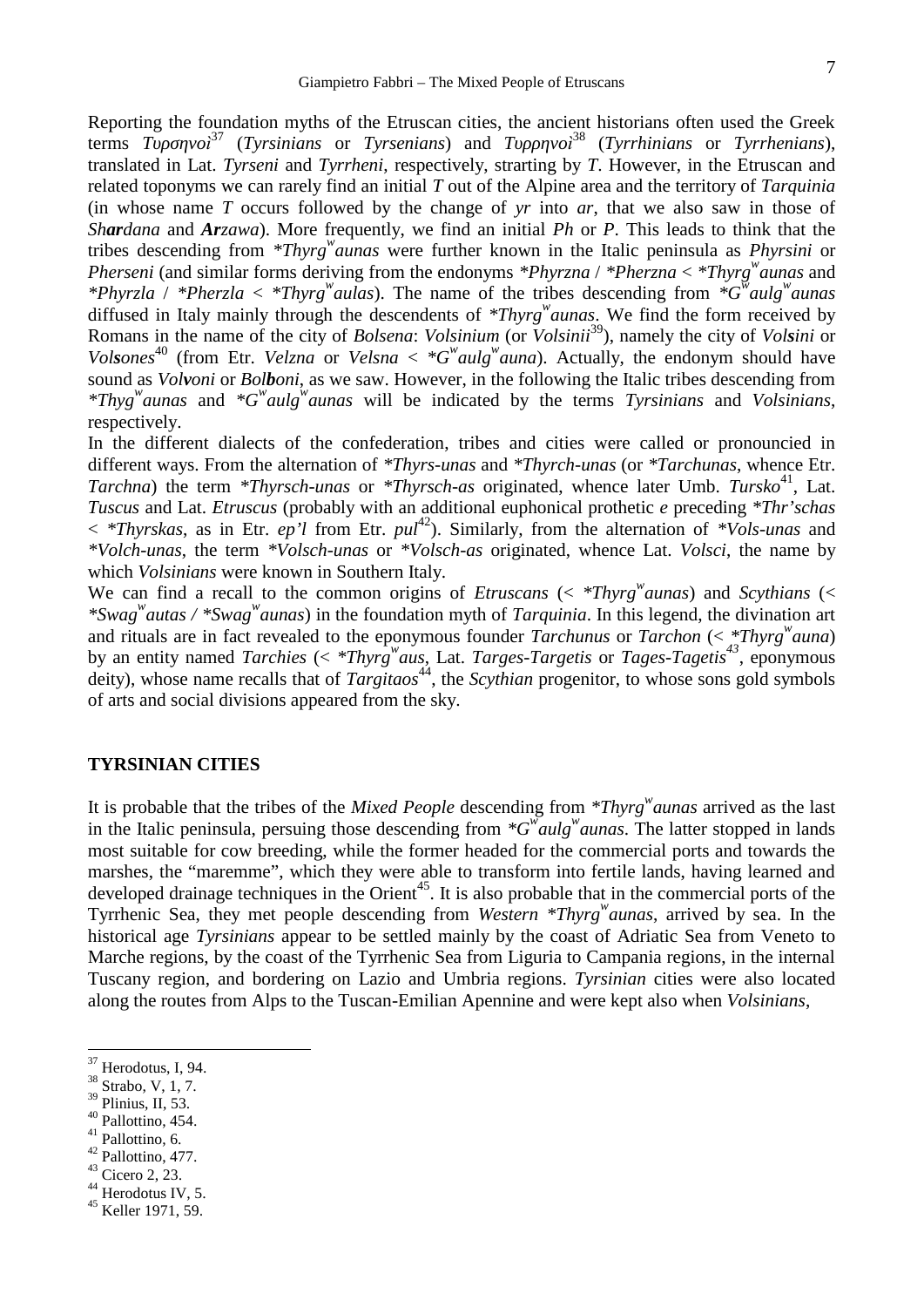

Figure 2 – Cities of *Tyrsinians* (gray circle), *Volsinians* (white circle), other Italic peoples (white square), mixed cities of *Tyrsinians* and *Volsinians* (circle and cross), mixed cities of Etruscans and other Italic peoples (square and cross).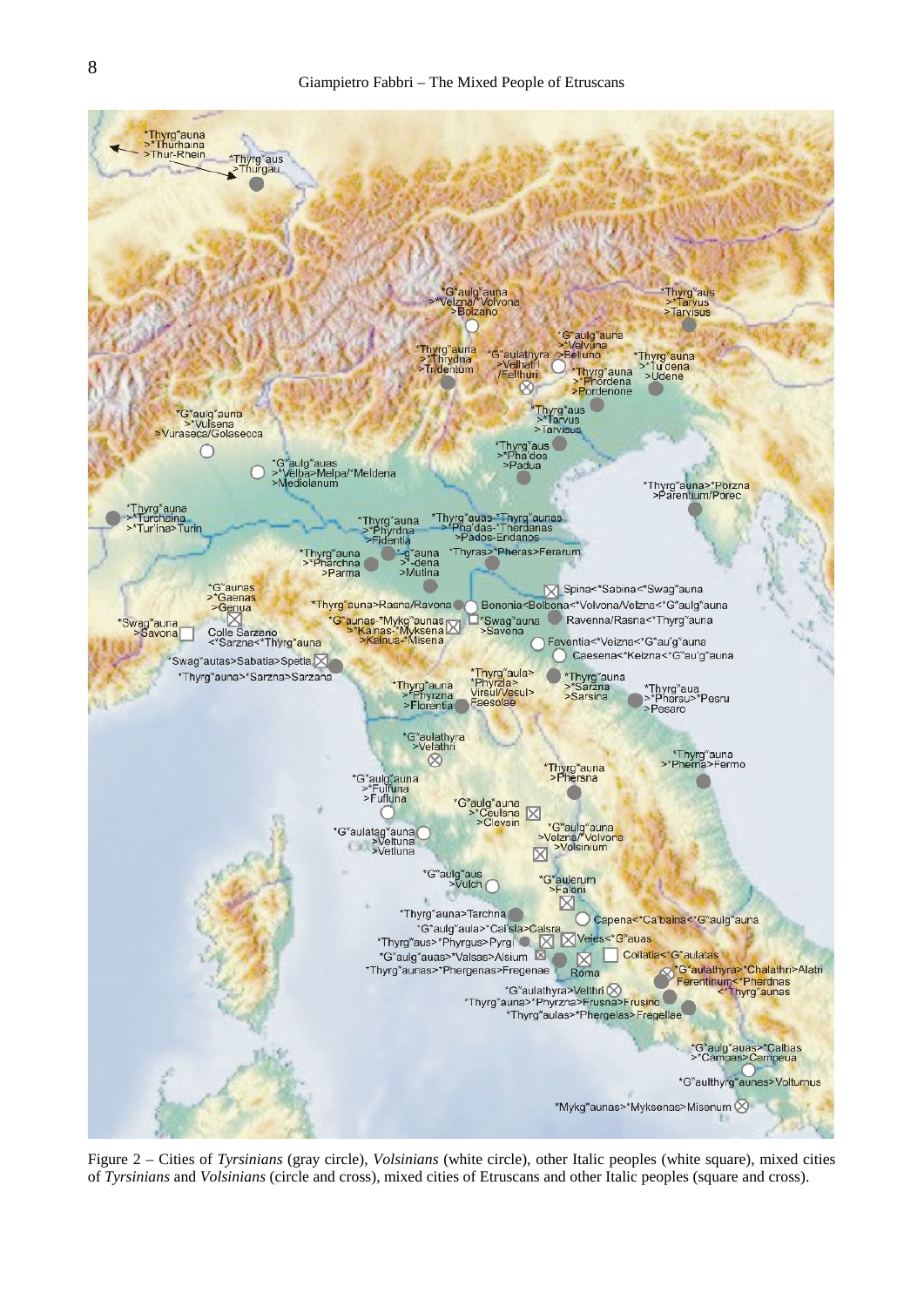settled in the surrounding country with their herds, started infiltrating and controlling the urbanised centers.

In Triveneto, the ancient Regio X, east of the border of current Italian State, we can recognise the past presences of *Tyrsinian* tribes in the territory of the Istrian city of *Poreč*, the ancient *Parentium*. As we will also see in the following examples, when Romans fouded a city, often gave it the name of a previous village or of the territory. Moreover, they frequently used to transform the *Tyrsinian* and *Volsinian* names by introducing the methateses *dn* > *nt*, *zn* > *nti*, and *vona* > *nova* (see below: *\*Thyrg<sup>w</sup>auna* > *\*Phyrdna* / *\*Phyrzna* > *Ferentum* and *Florentia*, *\*Velvona* > *Villanova*). Considering the actual name *Pore*, received through oral tradition, and the Roman transformation *Parentium*, we can assume that the original name was *Porzna* and previously *Pordena* (< *\*Phordena* < *\*Thyrg<sup>w</sup>auna*). A similar form we can find in the current name of the trivenetian city of *Pordenone*, in wich the *d*-result of labiovelar  $g^w$  is survived until nowadays. The original names, probably *Pordaona* (< *\*Thyrg<sup>w</sup>auna*), *Pordena*, and *Pordna*, mixed in *Pordnaona*, gave the name to the *Naon* river (as Ger. *Rhein* from *Thur-rhein* < *\*Thyrg<sup>w</sup>auna*), leading to reiterpretate the name of the city as *Portus Naonis*. The *d*-result appears again in the same area in the name of the city of *Udine* (< *Udene* < *\*Thy'dena* < *\*Thyrg<sup>w</sup>auna*). Additional evidences of the past presence of *Tyrsinian* tribes in Triveneto can be found in the name of the *Friuli* region (< *\*Phry'ulas* < *\*Phyrghulas* < *\*Thyrg<sup>w</sup>aulas*), as we saw, in the name of the city of *Trento* (< *\*Trydna / \*Tredna* < *\*Therdanas* < *\*Thyrg<sup>w</sup>aunas*, subsequently transformed in *Tridentum* by Romans by doubling *d* and methatesing *dn*), and of the cities of *Treviso* and *Tarvisio* (both from Lat. *Tarvisus* < *\*Tarvis-a* < *\*Tarvis* < *\*Thyrg<sup>w</sup>aus*, with and anomalous *v*-result of the labiovelar by probable Volsinian influence). To confirm the *Tyrsinian* paternity of the city of *Trento*, the *Fersina* (< *Pherzna* < *\*Thyrg <sup>w</sup>aunas*) river, as we anticipated, flows nearby, in whose name the labiovelar results in dental too, but subsequently aspirated and unvoiced. It is interesting to observe that the methatesis *thyr* > *thry*, that results in the toponyms *Friuli*, *Trento*, and *Treviso*, is common in the names derived from  $*Thyrg^wa$ *unas* or  $*Thyrg^wa$ *uas* (cf.  $*Thyrg^wa$ *uas* >  $*Phyrges$  > Gr. *ύ* and  $*Thyrg^wa$ *uas* >  $**Tharks* > Gr.$  $\tilde{a}$   $\big)$ <sup>46</sup>.

The name *Triveneto* has currently the meaning of Triple Veneto. However, it is possible that this name reflects a dialectal term deriving from  $*Thyrg$ <sup>*w*</sup>*aunas* (>  $*Tyrvainas > *Trivenaas > *Trivene$ *tas*) by influence of ancient *Veneti* (Lat. *Veneti* < *\*Vene-tas / \*Hune-tas* < \**G <sup>w</sup>auna-tas*). These were a people related to *Gauls* and *Latins* ( $\lt \cdot \cdot^*G^w$ *aula-ta-nas*). While *Latins* descended on Italy, *Veneti* settled by the north-western coast of the Adriatic sea and penetrated the North-Eastern Italy after the arrival of the *Mixed People*. The language of *Veneti*, the Venetic, was close to Latin<sup>47</sup> and probably to that of *\*G<sup>w</sup>aulg<sup>w</sup>aunas*.

To the West, in Piedmont, we can attribute a Tyrsinian origin to the city of *Turin*. The area around *Turin* at the time of Hannibal was inhabitated by *Taurini*<sup>48</sup>. According to Livy<sup>49</sup>, *Taurini* were a half-Gallic people. According to Strabo<sup>50</sup> and Pliny<sup>51</sup> they were *Ligurians*, to Appian<sup>52</sup> *Gauls* and their capital was called *Taurasia*. (Gr. *a*). However, it is probable that they originally were descendants of *\*Thyrg<sup>w</sup> aunas*. The Latin name *Taurini* (whence Gr. *T* and the current Italian name of the city *Torino* come) seems in fact to be a reinterpretation of the name *\*Tur'ina* (< *\*Turgh na* < *\*Thyrg*<sup>*w*</sup>*auna*), by wich also their capital was called as usual for Etruscan cities. Actually, the name *Turina*, apocopated in *Turin*, is survived after the Roman reinterpretation in the local dialect until nowadays. The name *Taurasia* was probably a reinterpretation of an alternative form (*\*Tur'as-ia* < *\*Turghas-ia* < *\*Thyrg<sup>w</sup>aus-ia*) as Lat. *Perusia* for the city of *Perugia* (Etr.

<sup>&</sup>lt;sup>46</sup> Fabbri 2018.<br><sup>47</sup> Villar 2011, 447-482.<br><sup>48</sup> Livius, XXI, 39.<br>Livius, XXI, 38.

<sup>&</sup>lt;sup>50</sup> Strabo, IV, 6, 6.<br><sup>51</sup> Plinius, III, 22.<br><sup>52</sup> Appianus, 5 or 2, 1.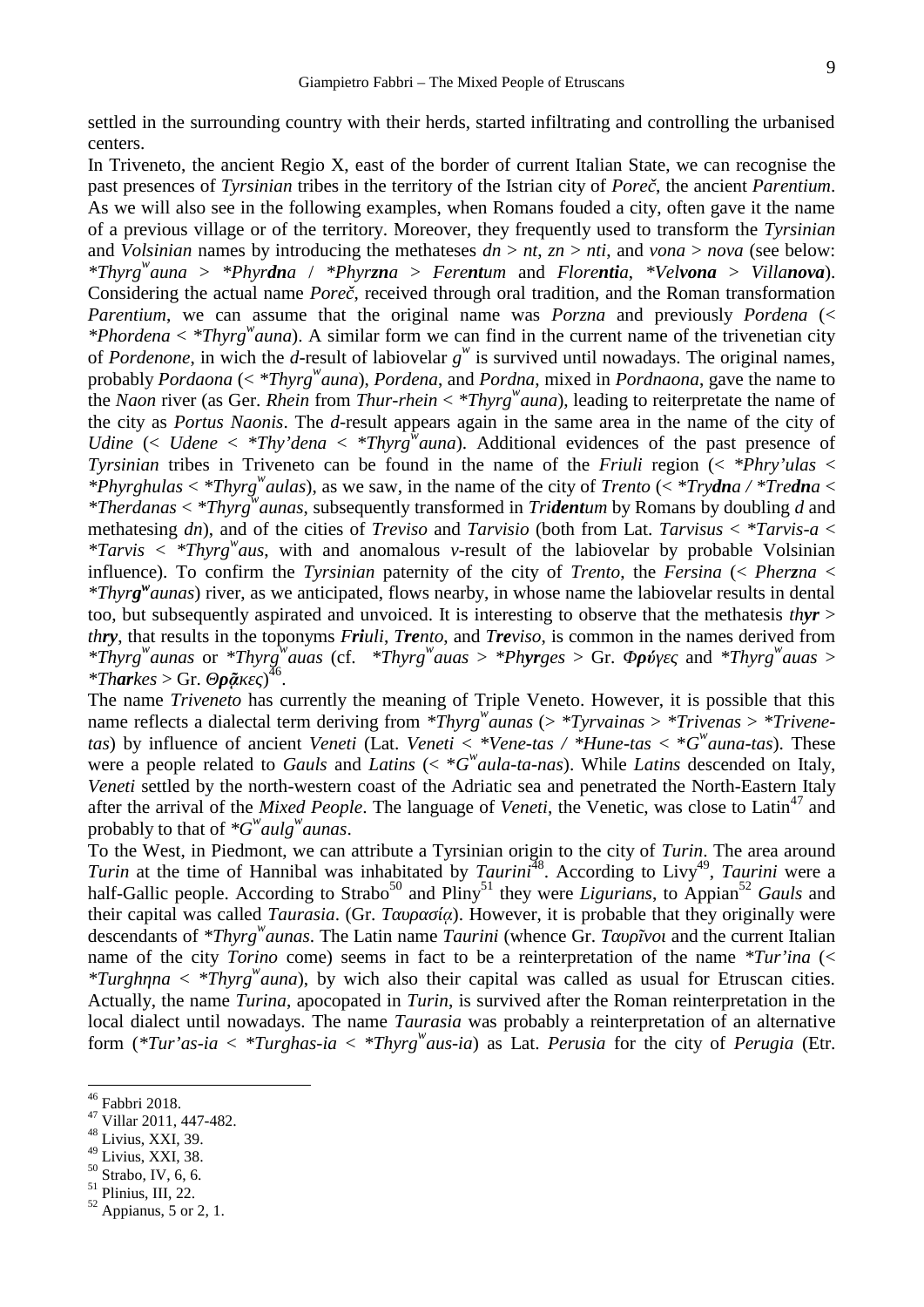*Phersna*, see below). The lands around *Turin*, from the Alps to the Tyrrhenian sea, were previously inhabitated by *Ligurians*, tribes relative of *Umbrians*, and descendants of *Proto-Schytians* (*\*Swag<sup>w</sup>autas / \*Swag<sup>w</sup>aunas* / *\*Swag<sup>w</sup>auas*), and subsequently by *Gauls*. In the Roman age these poples had overlapped and mixed. Hence the confusion of ancient historians on the origin of the inhabitants of *Turin*. The presence of peoples coming from *Proto-Schytians* in the area from Liguria to the Alps is attested by some toponyms such as *Vada Sabatia* (< *Sabates* < *\*Swag<sup>w</sup>autas*), *Spezia* (< *Spetia* < *Sabatia*), *Savona* (< *\*Swag<sup>w</sup>auna*), *Savoia* (< *\*Swag<sup>w</sup>au-ia*). The presence in that area of descendents of  $*G^{\hat{w}}$ *aumbras* is instead attested by Plutarch<sup>53</sup>, who refers that at the time of the war against *Cimbri* (<  $*G^w$ *aumbras*) the Ligurian tribes allied with Romans entered the battle shouting as their own name the same that they heard shouted by the adversaries: *Ambrones* (Gr.  $\ddot{A}\mu$  < 'Ambrones  $\lt$  \*Chambranas  $\lt$  \*G<sup>*w*</sup> aumbràn = country of \*G<sup>*w*</sup> aumbras). It is then possible that the muted result of the labiovelar in the name *\*Tur'ina* is simply due to the influence of these **'***Umbrians* / **'***Ambrones*, who had the tendency to this result. However, it is also possible that the founders of the city themselves had this tendency, i. e. they were descendants of *Western \*Thyrg<sup>w</sup>aunas*, arrived from the Alps or from the Thyrrenian sea.

The *Padanian Valley* (*Po Valley*) should be originally under the control of *Tyrsinians*. The names of *Po* river, in Greek<sup>54</sup> *Pados* ( $\lt$  \**Pardos*  $\lt$  \**Phardos*  $\lt$  \**Thardaus*  $\lt$  \**Thyrg*<sup>*w*</sup> *aus*) and *Po* river, in Greek<sup>54</sup> *Pados* (*Πάδος* < *\*Pardos* < *\*Phardos* < *\*Thardaus* < *\*Thyrg<sup>w</sup>aus*) and *Eridanos* (*H*  $\dot{\phi}$  < *\*Therdana* < *\*Thyrg*<sup>*w*</sup>*auna*), seem infact be derived after them. A Tyrsinian foundation can then be attributed to the city of *Padua*, whose name presents the characteristical Etruscan patronymic or plural desinence *-ua*, and can be interpreted as city of *Pa'das* (< *\*Pardas* < *\*Thyrg<sup>w</sup>auas*). The same *d*-result of the *g w* labiovelar, as we saw, should also occur in the original name of the Padanian city of *Modena*. The end in *-dena* (<  $-g^{\psi}$ *auna*), orally survived to the late transcription (Lat. *Mutina*), demonstrates a Tyrsinian foundation and a Tyrsinian influence still in the Roman age. The name of the Padanian city of *Parma* can also be attributed to *Tyrsinians*, but through different phonetic changes: *Parma* < *\*Pharna* < *\*Thar'auna* < *\*Thyrg<sup>w</sup>auna*. In the *Parma* province we can find the *d*-result again in the name of the city of *Fidenza* (Lat. Fi**d**e**nt**ia < *\*Phi'zna* / *\*Phi'dna* < *\*Phyrdena* < *\*Thyrg<sup>w</sup>auna*). In the Roman reinterpretation of this name, the Tyrsinian *d* has been doubled and then methatised as we saw in the name of *Trento* (Lat. *Tridentum* < *\*Trydna*). Moreover, in the name *Fidenza* the original *r* is missing, since most of the Tyrsinian tribes, partially having mongoloid morphology ancestors, did not pronounce this letter or prounonced it in a guttural way, as in German and French (the same pronounciation attitude had the descendants from *\*Thyrg<sup>w</sup>aunas* who colonised the *Thur-Rhein* valley). This guttural pronounciation is still alive and characteristic in *Fidenza* zone and in general in the area between *Parma* and *Reggio Emilia*. It is probably that the Roman name of *Reggio*, Lat. *Regium*, was a reinterpretation from the territory of Tyrsinian *\*Redas* (> *\*Redium* > *Regium*; see above for *Raeti*). The *Romagna* region and *Ferrara* (< *\*Pherarum gentium*, namely place of *\*Thyras/\*Thyrg<sup>w</sup>aunas*) province, bordering on the Adriatic Sea, were originally a Tyrsinian domain. The border between Emila and Romagna before separating the Longobardian and Byzantine domains, delimited the Volsinian area from the Tyrsinian one. However, in the course of time, *Tyrsinians* left some parts of Romagna to *Volsinians*. as once *Umbrians* left this region to the former.

The city of *Ravenna*, on the northwestern coast of the *Adriatic Sea*, rose in an area previously inhabitated by peoples related to *Sabines*<sup>55</sup> ( $\lt$  *\*Swag<sup><i>w*</sup>*aunas*; or *Sapi-nes*, derivation of river *Sapis*  $\lt$ *\*Sabis* < *\*Swag<sup>w</sup>aus*; cf. *Tribus Sapinia*<sup>56</sup>). It was probably founded or refounded by *Tyrsinians*, who left to the city their endonym *Rasna* and previously *Rasena* or *Rasenna*<sup>57</sup> (or *Razna* < \*Trazena < \*Tardena < \*Thyrg<sup>w</sup>auna, cf. Velsna / Velzna < \*G<sup>w</sup>aulg<sup>w</sup>auna > Volvona). The city

<sup>&</sup>lt;sup>53</sup> Plutarch, 19, 3-4.<br><sup>54</sup> Polybius, II, 16, 6.<br><sup>55</sup> Plinius, III, 115. « Ravenna Sabinorum oppidum ».<br><sup>56</sup> Livius, XXXI, 2; XXXIII, 37.<br><sup>57</sup> Dionysius, I, 30,3.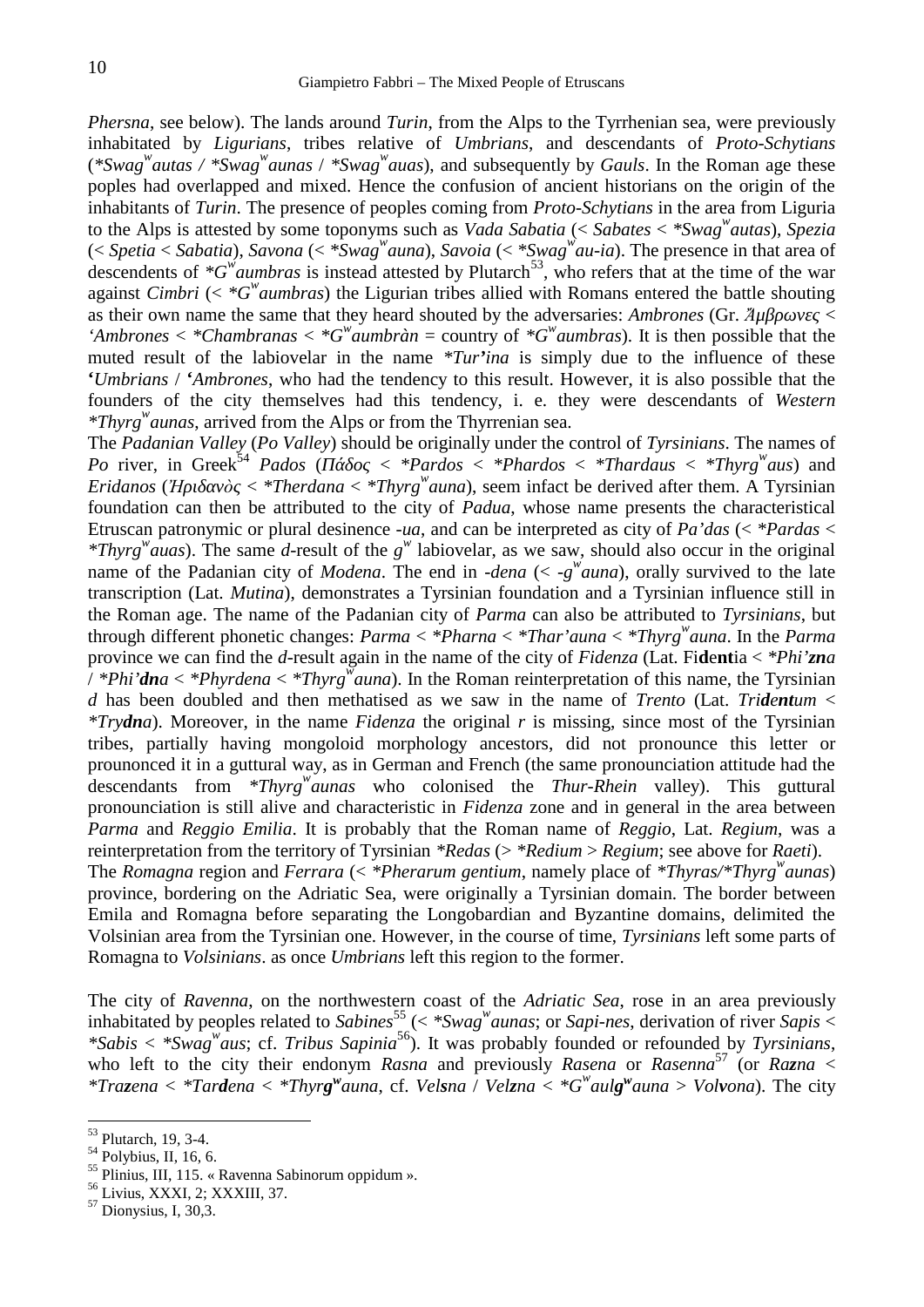then passed under the control of *Volsinians*, who prounonced its name as *Ravona* or *Ravenna*, since they had changed in their language the labiovelar  $g^w$  into labial  $v$  or  $b$ . These events were confusely remembered at the time of Strabo<sup>58</sup>, who reports that the city of *Ravenna* was founded by *Thessalians* (Gr.  $i < *Thyrg''$ *aulas*). These, unable to suffer the outrages of neighbour *Tyrrhenians* (Gr. *Τυρρηνοί* < *\*Thyrg<sup>w</sup>aunas*), left the city to the *Umbrians*. Actually, *Sabines* (or *Sapinians*) descending from *\*Swag<sup>w</sup>aunas* were related to *Penastae* (< *\*G<sup>w</sup>auna-sthas*) and *Pelasgians* ( $\lt \space *G^{\mathcal{W}}$ *aula-sthas*; see below)<sup>59</sup>, who settled in Thessaly before the arrival of *\*Thyrg<sup>w</sup>aulas*. However, in the Strabo's notice the succession from *Sabines* to *Tyrsinians* seems to be confused and condensed with that from *Tyrsinians* to *Volsinians*. In fact, it is more probable that the city was founded precisely by *Tyrrhenians* or *Tyrsinians* as a port for trade with *\*Thyrg<sup>w</sup>aunas* from eastern Mediterranean Sea (*\*Sardanas* or *\*Dardanas*<sup>60</sup>). When later the roughest *Volsinians*, whom Romans and Greeks knew as *Etruscans* or *Tyrrhenians*, occupied with their herds the land close to the city, *Tyrsinians* partially moved to the South towards the Umbrian territory and the *Tyrrhenian* coast, leaving a part of the territories previously occupied to *Volsinians* themselves. We can find attestation of *Tyrsinians* between Romagna and Umbria in the name of the city of *Sarsina*  $\ll$  *\*Sarz na* < *\*Tarz na* < *\*Thyrg*<sup>*w*</sup> *auna*), that in Roman age gave birth to Plautus, and in the name of the tribe of *Sarsinates*<sup>61</sup>, that contributed to the foundation of Perugia.

In the Marches the city of *Pesaro* (< *\*Pesru* < *\*Phersus* < *\*Thyrg<sup>w</sup>aus*, Lat. *Pisaurum* < *\*Pi'saus um* < *\*Phyrsaus* < *\*Thyrg<sup>w</sup>aus*) probably had a Tyrsinian foundation, as well as *Fermo* (lat. *Firmum*  $\langle$  *\*Phyrna*  $\langle$  *\*Thyrg<sup>w</sup>auna*; with the same anomalous change as in *Parma*), which rose on a *Villanovian* nucleus<sup>62</sup>. The city of *Senigallia* (Lat. *Sena gallica*) was instead fouded by those tribes of the *Mixed People* that settled north of Alps, integrated together with other populations in one people, as we have saw, and descended on Italy at the end of the V century BC. They were known by Romans initially through *Tyrsinians* as *Senones* (< *Sena* < *\*-g <sup>w</sup>auna*) and subsequently through *Volsinians* as *Boii* (< *Boio* < *-g <sup>w</sup>aua*).

Several Tyrsinian settlements were located in the river valleys between Emilia and Tuscany. We can find traces of them in some hydronyms, such as *Reno* (cf. *Tyrrhenos* < *\*Thyrg<sup>w</sup>auna*; a testimony of the original labiovelar, aspired and muted by *Tyrsinians*, remains in the Bologna dialect name of the river: *Raggn* = Etr. *Rasna*), *San-terno*, *Dia-terna*, and *Arno* (< *\*Tarchna* < *\*Thyrg<sup>w</sup>auna*).

On the northern coast of the Tyrrhenian Sea, in Liguria, we can find testomnies of *Tyrsinians* in the name of *Colle Sarzano* (*Sarzano Hill*), the ancient nucleus of the city of *Genoa*, and in that of the city of *Sarzana*. Both names come from *\*Thyrg<sup>w</sup>auna* (> *\*Tarzana* > *Sarzana/o*). Moreover, in the Latin name of *Genoa*, *Gen-ua*, we find the Etruscan plural or patronymic desinence, while in the current *Genoa* dialect name, *Zena*, we find the *z*-result of the labiovelar *g w* , characteristic *Eastern \*Thyrg<sup>w</sup>aunas*. As we will see, *Genoa* was probably a mixed city.

In Northern Tuscany the main Tyrsinian settlement area was probably indicated by the names of the tribes *\*Phyrzna* (< *\*Phyrzena* < *\*Thyrg<sup>w</sup>auna*; later also *Phersna*) and *\*Phyrzla* (< *\*Phyrzola* < *\*Thyrg<sup>w</sup>aula*); later also *Phersu-la*). Founding a new city in this area, Romans reinterpreted the name *\*Phyrzna* as *Florentia* (with characteristic methatesis *zna* > *ntia*), but the original form remained alive in the local population until nowadays. The name *Firenze*, in fact, does not reflect the Roman reinterpretation except for the metathesis, which was probably absorbed by the local population for the same euphonic reasons that led to introduce a *e* after the syllable *Phyr*. From the name *\*Phyrzla* or *\*Phyrzola* the Etruscan transcriptions *Vi sul* (with a Greek *rho*, later confused with a *p*, and *u* for *o*, absent in the Etruscan aphabet), *Visul*, and *Viesl* derive, by which in the late age the city of *Fiesole* (Lat. *Faesulae*) was indicated, which was the original capital of the area.

 $^{58}_{59}$  Strabo, V, 1, 7.<br> $^{59}_{59}$  Fabbri 2018.

 $\frac{60}{61}$  Fabbri 2018.<br>  $\frac{61}{62}$  Pallottino 2016, 128.<br>
Pallottino 2016, 150.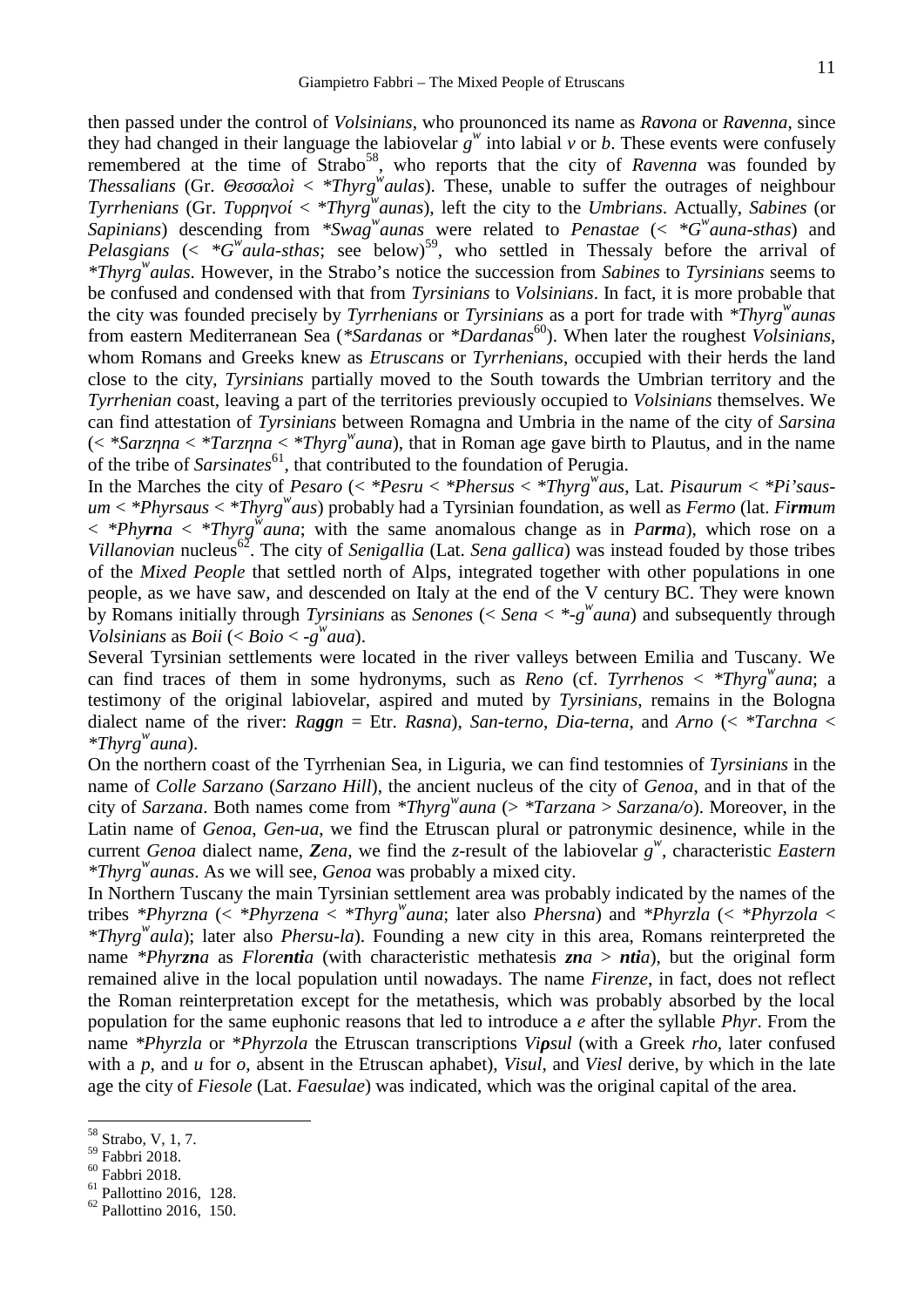In this Ligurian and Tuscanian city name we have found the *z*-result of labiovelar  $g^w$ , which is characteristic of *Eastern \*Thyrg<sup>w</sup>aunas*. Further south near the Tyrrhenian coast, on the border between Tuscany, Lazio, and Umbria, we find instead the result in aspired unvoiced velar, which is characteristic of *Western \*Thyrg<sup>w</sup>aunas*. Actually, the result of labiovelar *g w* in unvoiced velar, also aspired or muted, occurs, as we saw, in the names of the peoples descending from *\*G<sup>w</sup>aumbras*. It is then possible that this result in the Etruscan names is simply due to the Umbrian influence. However, it is more probable that *Tyrsinians* coming from the Alpine area found on the Tyrrhenian coast some commercial colonies founded by tribes descending from *Western \*Thyrg<sup>w</sup>aunas*, previously come from the same Alpine area or from Anatolia and Syria through stopovers on the African (colonists from *Tyre* < *\*Thyras*) and Sardinian (colonists from *Sardis* < *\*Thyrg<sup>w</sup>auas*, or *Shardana* / *Sherden*) coasts. It is then possible that from western *\*Thyrg<sup>w</sup>aunas* (*\*Tarchunas*), arrived in Italy during the great migration process before the eastern ones (Etr. *Razna*), or even migrated by sea as Middle-Eastern colonists, the lineage of the *Tarquins* descended, who had their origin in the city of *Tarquinia* (Lat. *Tarquinii*, Etr. *Tarchuna/Tarchna*), in whose Etruscan name the labiovelar  $g^w$  results in aspirated velar *ch*.

Results in velar, often subsequently palatalised, can be found also in some hydronyms and toponyms of internal Tuscany and Umbria having various origin, such as the name of the rivers *Caina* (< *\*Chaina* < *\*G <sup>w</sup>auna*) and *Chiana* (Lat. *Clanis* or *Glanis* < *\*Chal'nas* < *\*Chalchnas* < *\*G<sup>w</sup>aulg<sup>w</sup>aunas*), and compounds ending in -*ciano* (pronounced -*cano* with palatalized c), like the name of the city of *Chianciano* (< \**Clanis-chana* < \* $G^w$ *aulg*<sup>*w*</sup>*aunas-g*<sup>*w*</sup>*auna*; where –*ciano* means "city", corresponding to Etr. *–sena / -sina*). However, such results are probably due in this area to the Umbrian influence.

In *Tarquinia* territory, *\*Western* and *Eastern \*Thyrg<sup>w</sup>aunas* merged, giving rise to that variety of dialects from which, as we have said, the names *Tuscus* and *Etruscus* originated, which subsequently Romans employed to indicate indiscriminately all tribes of the *Mixed People*. We have in fact testimony of the infiltration in this area also of the result of the labiovelar  $g^w$  in aspirated dental and of *th* in *ph*, for example in the inscriptions found in some tombs. In the paintings of the *Tomb of the Augurs* (as well as *Tomb of Olympic games* and *Tomb of chariots*), depicting the different competitions that took place during the funeral celebrations, the fight with the dog<sup>63</sup> appears. Such a game, wich is characteristic of Etruscans, is indicated in the painting by the name *Phersu* (<  $*$ *Thyrg*<sup>*w*</sup>*au*), namely "the Etruscan game". This term and its derivation (*Phersu-na* < *\*Thyrg <sup>w</sup>au-na*) were transferred over time to the mask dressed by the man agitating the dog and translated in Lat. *Persona*. In the late age, *Tyrsinians* merged in *Tarquinia* also with *Volsinians*, as we can understand from the name of the famous magistrate *Vel-thur* (<  $G^{\prime\prime}$ *aul-thyr*) *Spurinna*, who led a mixed confederation against Siracusae.

The same phonetic changes that we observed in the term *phersuna* can be found in Umbria in the Etruscan name of the city of *Perugia* (Etr. *Phersna* < *\*Therzna* < *\*Thyrg <sup>w</sup>auna*). According to Servius<sup>64</sup>, *Perugia* was founded by *Etruscans* and also populated by the Umbrian tribe of *Sarsinates*. Actually, as we already observed, the name *Sarsina-tes* (< *\*Thyrg <sup>w</sup>au-na-ta*) can be attributed to a Tyrsinian tribe ("descendants of Sarsna"). Besides, the Latin name of *Perugia* was *Perusia* (< *Per'us-ia* < *\*Pherhus-ia* < *\*Therchus-ia* < *\*Thyrg <sup>w</sup>aus-ia*), term in which the original labiovelar  $g^{\nu}$  results in unvoiced velar aspirated and then muted, as in the names of the peoples descending from *\*Western \*Thyrg<sup>w</sup>aunas* (*Tarchunas*) but also from *\*G<sup>w</sup>aumbras* (*Ubrians*). This variety of phonetic changes leads to think that *Perugia* was founded by different Tyrsinian tribes in a territory already inhabitated by *Umbrians*.

South of *Tarquinia* we find the phonetic change of *th* in *ph* and then in *p* with the internal labiovelar mutated into voiced velar subsequently palatalised in the name of the Tyrsinian port of *Pyrgi* (Gr.

*ύρ οι* < *\*Thyrg<sup>w</sup>aus*). The result of the internal labiovelar in voiced velar is probably due to the Latin (or previously  $G^{\prime\prime}$ *aulatana*) influence (cf. Lat. *vulgus* <  $g^{\prime\prime}$ *aulg*<sup> $\prime\prime$ </sup>*aus*). We can find this result

 $^{63}_{64}$  Banti 1969, 109.<br> $^{64}_{64}$  Banti 1969, 232; Pallottino 2016, 128; 216.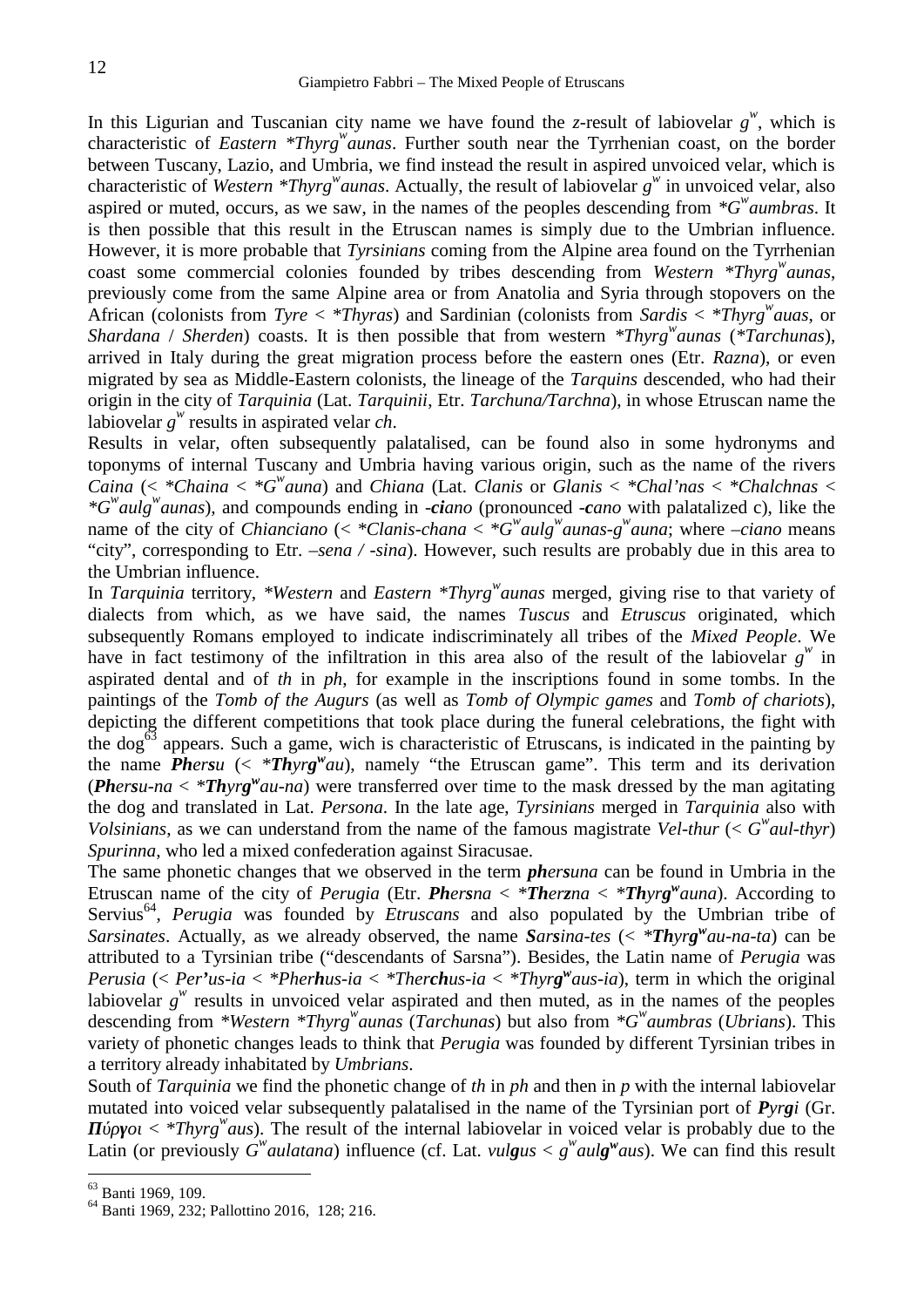also in the name of the city of *Fregene* (Lat. *Fregenae* < *\*Phergenas* < *\*Thyrg <sup>w</sup>aunas*) and, further south in the territory of *Volsci* near the border between Lazio and Campania, in the name of the city of *Fregelle* (Lat. *Fregellae* < *\*Phergelas* < *\*Thyrg <sup>w</sup>aulas*). Between *Volsci* and *Hernici* (probably from *\*Hernas* < *\*Thernas* < *\*Thyr'nas* < *\*Thyrg<sup>w</sup>aunas*) we find again initial *ph* and internal dental also aspirated in the names of the cities of *Ferentino* (Lat. *Ferentinum* < *\*Ferentum* < *\*Pherdnas* < \*Thyrg<sup>w</sup>aunas) and Frosinone (Lat. Frusino < Vols. Frusna < Hern. \*Frusina < \*Phyrzena < *\*Thyrg <sup>w</sup>auna*).

#### **VOLSINIAN CITIES**

In an Alpine enclave surrounded by *Tyrsinians* from *Tyrol* and *Trento* we find the first city of the Volsinian axis *Bolzano-Bologna-Bolsena*. In the Villanovian age, there probably were in the *Bolzano* area some Volsinian villages, that gave name to the territory where subsequently rose the city. The fact that the area was surrounded by *Tyrsinians* explains how the desinence –*zna* or –*zena* of the name by which they indicated the territory (*\*Velzna* < *\*G<sup>w</sup>aulg<sup>w</sup>auna*) has been received until nowadays with just a vowel change. The same cause influenced the name of *Bolsena*, while that of *Bologna*, as we will see, maintained a form more similar to the Volsinian one. Moreover, in the name of *Bolzano*, as well as in those of *Bologna* and *Bolsena*, the initial labiovelar results in voiced labial not aspirated. Although in the case of *Bolzano* and *Bologna* this result could be attributed to the influence of the *Gauls* who descended on Italy between the end of the V and the beginning of the IV century BC, the *Boii* ( $\lt \text{*}$ *G*<sup>*w*</sup>*auas*), such a hypothesis would not be validated in the case of *Bolsena*. This leads to think that already in late Volsinian language the labiovelar  $g^w$  was changed in not aspired unvoiced labial *b*, and the aspiration occurred only in the Tyrsinian translation. Not far from Bolzano, we can find the result in not aspired labial again in the name of the city of *Belluno* (< *\*Bell'uno* < *\*Velvuno* < *\*G <sup>w</sup>aulg<sup>w</sup>auna*), to which a Volsinian foundation can be attributed.

As we said, we can assume a Volsinian foundation for the city of *Golasecca*. Its name received in the local dialect, *Vuraseca* (with palatalised *c*), can in fact be a deformation or a reinterpretation of the forms by which the surrounding Tyrsinian tribes indicates the inhabitants of the territory: *\*Vulseta* (< *\*G<sup>w</sup>aulg<sup>w</sup>auta*; palatalised in *\*Vulseca*) or *\*Vulsena* (< *\*G<sup>w</sup>aulg<sup>w</sup>auna*; cf. Etr. *Velsena* / *Velsna*). Moreover, the *Golasecca* Culture, that developped in that territory from IX to IV century BC, had cultural and commercial close relationships with *Volsinians* of Bologna. In fact, when the latter flourished in the VI and V centuries BC, some people moved there form *Golasecca* area, as the funeral finds demonstrate<sup>65</sup>. The lands around *Golasecca* were previously inhabitated by tribes of the *Canegrate* Culture<sup>66</sup>, whose finds are strictly related to those of the *Hallstatt* Culture, to which minorly *\*Thyrg<sup>w</sup>aunas* and majorly *\*G<sup>w</sup>aulg<sup>w</sup>aunas* also contributed. These tribes are commonly considered as generical Proto-Celtic and Pre-Gallic, but we can assume that, in particular, they were G<sup>w</sup>aulg<sup>w</sup>aunian. They merged with *Ligurians* and *Umbrians* in the *Golasecca* Culture and subsequently with *Gauls*. This explains the result in velar of the initial labiovelar in the current Italian name.

The city of *Melpum*, which should have been located near current Milan, could have a Volsinian foundation with the name *Bolboi* or *Volboi* ( $\lt \cdot^*G^w$ *aulg*<sup>*w*</sup></sup>*aus*), that *Tyrsinians* would have translated in *Velpa* (with a late desonorisation of the labial occlusive; cf. Lat. *Vibenna* with Etr. *Vpina*<sup>67</sup>), subsequently confused into *Melpa* (Lat. *Melpum*<sup>68</sup>), and then reformed into *Meldena* (which is a more correct translation in the Tyrsinian language), whence the Roman reinterpretation *Med[io]lanum* of the metathesis *Medlena*.

<sup>&</sup>lt;sup>65</sup> Sassatelli 1989; Sassatelli 1990; Locatelli 2013.<br><sup>66</sup> Garbolino Boot 2003, 16; Farney and Bradley 2017, p. 722.<br><sup>67</sup> Banti 1969, 129.<br><sup>68</sup> Plinius, III, 125.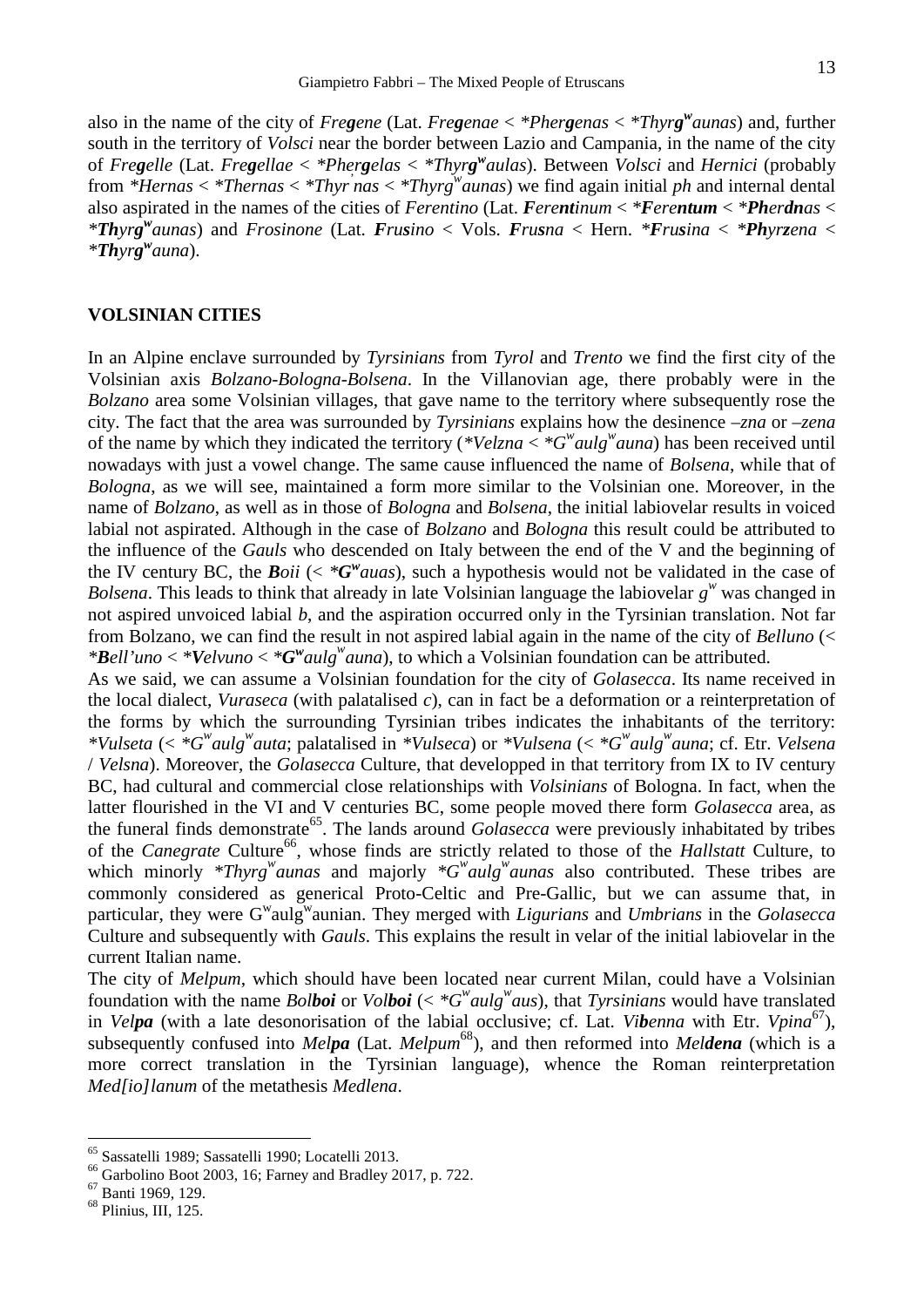Volsinian capital in the *Padana Valley* was *Bologna*, mainly in the late age. We know its Tyrsinian name, *Velzna*, probably pronounced *Vélz na* and later desonorised into *Fels na*, whence Lat. *Felsina*. We have on the contrary no attestation of the Volsinian name. *Tyrsinians* indeed knew the alphabetic script. Perhaps, they learned it in Italy, through exchanges with Greek merchants<sup>69</sup>, or previously in the Aegean area. They also could have contributed to the creation of the Phoenician alphabet through cultural exchanges between *\*Thyrg<sup>w</sup>aunas* from Anatolia (*Tyrsinians* and *Shardana*) and from Lebanon (*Tyrians* and *Sidonians*). *Volsinians* probably acquired the script previously elaborated by *Tyrsinian*s and use it in an ideographic way, like Medes and Persians used Aramaic written words as ideograms. This is to say that *Volsinians* wrote *Velzna* as *Tyrsinians* did, but the former pronouncied the word in their own language, namely *Volvona* or *Vol'ona* (cf. *\*Mykvainas* > Gr.  $\cdot$   $\cdot$  and later *Bolbona* or *Bol'ona*. Romans knew first the name of the city from *Tyrsinians* and translated it in *Felsina*. They knew the Volsinian name only after the coming of *Boii* and their integration with *Volsinians*. To the city that they founded in the territory of *\*Bolboni/\*Bol'oni* Romans gave the name *Bononia*, but the original name of the area, *Bol'onia*, survived, as we said, in the local dialects until nowadays with minor deformations.

It is possible that the name *Volvona* or *Velvona* was still used at the Roman occupation time to indicate the eastern part of the Bologna territory near *Savena* (< *\*Swag<sup>w</sup>auna*) river. This part was in fact first inhabitated<sup>70</sup> and probably less influenced by the infiltration of *Gauls*, more attracted by the riches of the late Volsinian city, further west between *Aposa* and *Ravone* or *Vallescura* torrents<sup>71</sup>. It is then possible that Romans reinterpreted this name as *Villanova* (with characteristic metathesis), whence the name of the locality in Castenaso district, which gives name to the *Villanovian* culture.

The name of *Ravone* torrent leads us to anderstand that in Bologna area there were also Tyrsinian settlements, that were gradually incorporated into the Volsinian city. *Ravone* torrent crosses the western part of the current city in an area where an Etruscan necropolis was located (Via Andrea Costa<sup>72</sup>). It probably takes its name, like the city of *Ravenna*, from *Tyrsinians* (*\*Thyrg*<sup>*w*</sup>*aunas* > Tyrsinian *Rasna* > Volsinian *Ravona*). The coexistence in the same area of dialects having different results of the initial and internal labiovelar is attested in the local surnames: *Zi/ani* and *Boni* (both from  $g^{\psi}$ aunas), Zam-boni (mix of the previous ones), Bol-zoni (\* $G^{\psi}$ aul- $g^{\psi}$ aunas), Be/or-gon-zoni (mix of *Be/or-goni* and *Be/or-zoni*, both from  $^*G^w$ *aul-g*<sup>*w*</sup>*aunas*).

In Romagna the cities of *Faenza* and *Cesena* had probably a Volsinian foundation and subsequently passed under Tyrsinian control, as we can deduce by observing the result of the internal labiovelar. Both names can be in fact derived from the form  $*G^{\prime\prime}au'g^{\prime\prime}auna$ , that in Tyrsinian dialects was changed to *\*Vaizna* or *\*Vezna*. The Graeco-Roman reinterpretation *Phoentia/Faventia* (< *\*Faezna* < *\*Vaizna*) with characteristic methatesis took over in *Faenza*, while the result of the initial labiovelar in unvoiced velar prevailed in *Cesena* (Lat. *Caesena* < *\*Kaizna* < *\*Vaizna*), due to the influence of *Umbrians*, in whose language such a phonetic change occurs, as we said. By Umbrian influence, from the term  $^*G^{\omega}au'g^{\omega}auna$  we can also derive the Etruscan family names *Kaikna*, Ceicna, and Caicna, diffused in the area between Bologna, Volterra, and Volsinii<sup>73</sup>.

In the mountain territory between Bologna and Florence, beside the Tyrsinian settlements, there were several Volsinian villages. We find attestation of the Volsinian past presence in this territory in many geographical names, such as those of *Calvana* mount chain, *Bisenzio* river, and *Calenzano* city. The mount chain of *Calvana* is located shortly north of Florence. The name *Calvana* can be derived from  $*G^{\prime\prime}$ *aulg*<sup>*w*</sup>*auna* through Umbrian result of the initial labiovelar and Volsinian result of the internal one. It was probably the name by which *Volsinians* were called in this area. Beside this

<sup>&</sup>lt;sup>69</sup> Pallottino 2016, 452.<br><sup>71</sup> Sassatelli 2015, Ortalli 2016.<br><sup>72</sup> Govi 2005.<br><sup>73</sup> Pallottino 2016, 208.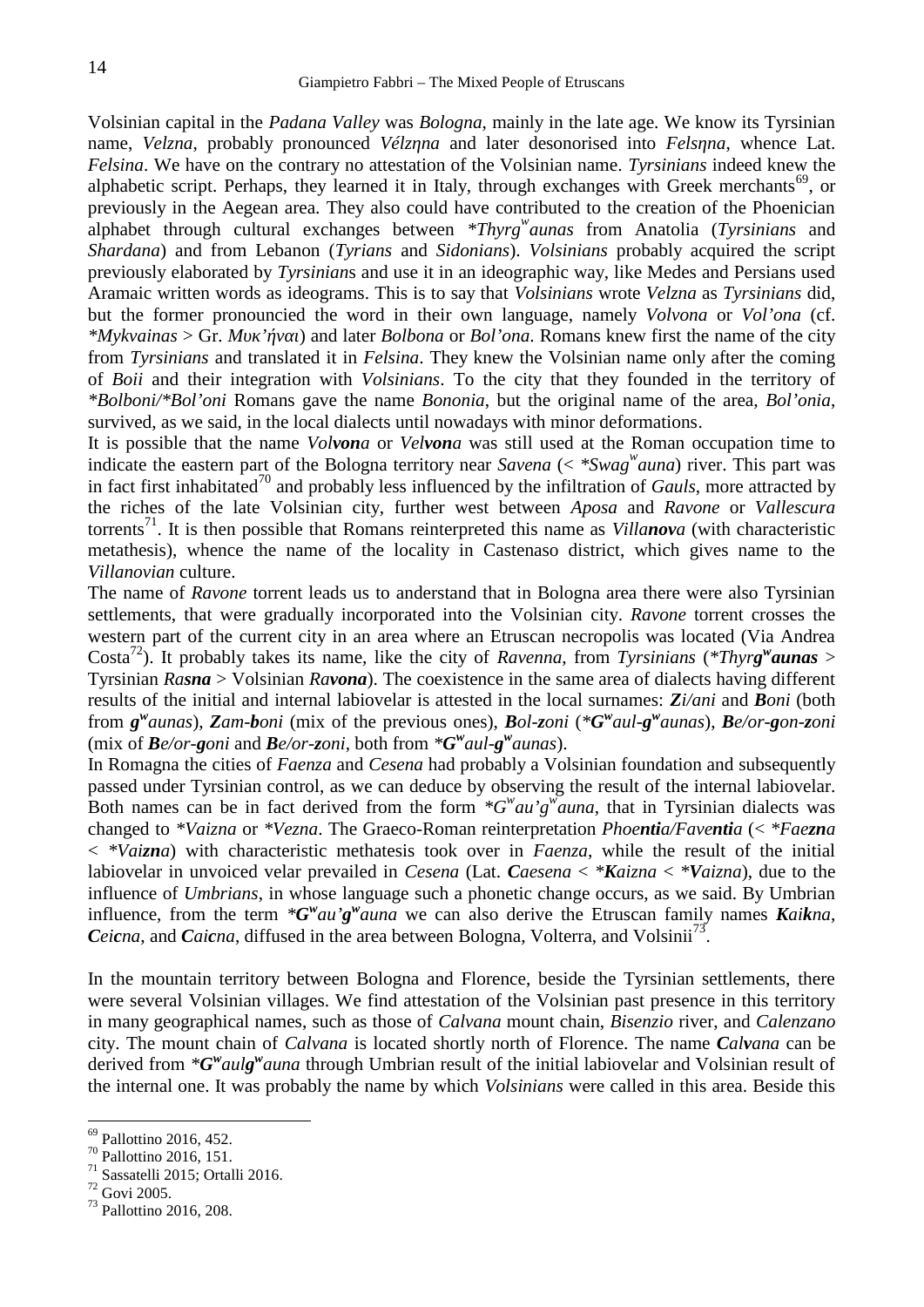one, the Umbrian-Tyrsinian form *Calzana* should also be used. Through the contracted form *Calzna* and the Roman reinterpretation *Calentia* alternated with *Calzana* we can obtain the name of the city of *Calenzano*. The presence of *Umbrians* and relatives in the mountain territory between Bologna and Florence is attested by hydronyms such as '*Ombrone* and *Sambro* ( $\lt^*G^w$ *aumbra*; with Tyrsinian influence in the *s*-result of the initial labiovelar). The name of *Bisenzio* river can be derived from *\*G<sup>w</sup>au'g<sup>w</sup>auna* (as *Faenza* and *Cesena*) translated into Tyrsinian *\*Vezna* and reinterpretated with doubling of the internal labiovelar result (c.f. *Tridentum* and *Fidenza*) as *\*Bisentium*. The presence of Etruscans in this area is attested by several finds and the remains of the city in the locality of *Gonfienti* by *Bisenzio* river between *Calenzano* and *Prato* (probably from *Phrada* < *\*Thyrg<sup>w</sup>aus*).

The city of *Populonia* was the main *Volsinian* center by the Tuscany coast. The Etruscan name was *Pupluna* or *Fufluna*, terms in which we can recognise the unvoiced and aspirated labials and the *u* vowel, which are characteristic of the Etruscan and later Latin transcriptions. However, the original name should be *Bolbona*, metathesised in *Boblona* (> Etr. *Pupluna*). The city was consecrated to the god *Fufluns*, metathesis for *Fulfuns*, eponymous deity of *\*G<sup>w</sup>aulg<sup>w</sup>aunas*, that echoed with the names of saints and ecclesiastics (*Galgano*) and epic heroes (*Gawain / Gwalgwanus / Gualguanus*). In the Roman reinterpretation *Populonia*, city of peoples, we find the meaning that the term *\*G<sup>w</sup>aulg<sup>w</sup>aunas / \*G <sup>w</sup>aulg<sup>w</sup>auas* left in the Latin and German language (cf. Lat. *poplus* from Etr. *puplu* and Lat. *vulgus*, Ger. *Volk*, from Proto-Gaulish-Latin *\*vaulgaus*, people).

The capital of *Volsinians* settled south-west of the Apennine chain and probably even of the Padanian ones was called by Romans *Volsinii* (or *Volsinium*, Etr. *Velsna / Velzna* < *\*G<sup>w</sup>aulg<sup>w</sup>auna*, Etr. *Velsu / Velzu<sup>74</sup>* < *\*G<sup>w</sup>aulg<sup>w</sup>aus*), namely city of *Volsini* (*Volsinians*). It was destroyed by Romans in the III century BC and rebuilt by the lake of *Bolsena* (<  $*G^{\prime\prime} \alpha ulg^{\prime\prime} \alpha una$ ). According to some historians<sup>75</sup>, the ancient city was located at the current Orvieto, whose name would then derive from Lat. *urbs vetus*, ancient city. According to others<sup>76</sup>, the old *Volsinii* was instead on the hills by *Bolsena* lake, and included the area of the subsequent Roman reconstruction, while in the current Orvieto the city of *Salpinum* (< *\*Salbinum* < *\*Salvinum* < *\*G <sup>w</sup>aulg <sup>w</sup>auna*; with inverse result of the two labiovelars as in Etr. Selvans, Lat. Silvanus  $\langle \mathcal{E}^*G^{\mu}aulg^{\mu}auna \rangle \langle \mathcal{E}^*Gdana \rangle$  Etr. *Selthans*, Lat. *Vulcanus*) was located. Actually, the foundation of Orvieto could be more ancient and could be traced back to  $*Sg<sup>w</sup>etas / *Sg<sup>w</sup>etulas$  (*Svitti / Itali*), whence the appellative  $*ubrs$ *\*svetas*, then the Etruscan-Umbrian *spur vitlu* (city of Italics / Vitelli), and finally Lat. *urbs vetus*. *\*Sg<sup>w</sup> etas / \*Sg<sup>w</sup> ytas* were descendants of *\*Swag<sup>w</sup>autas* and close relatives of *\*G<sup>w</sup>aulas* / *\*G<sup>w</sup>aulg<sup>w</sup>auna*s <sup>77</sup>. The presene of *Volsinians* by *Bolsena* lake since remote times is also attested by the name of *Bisenzio* (Lat. *Visentium* < *Veizna* <  ${}^*G^w a u'g'' a u n a$ ), a village risen on a Villanovian nucleus at the beginning of Marta effluent.

On the border with *Sabines* and *Umbrians*, the descendants of *\*G<sup>w</sup>aulg<sup>w</sup>aunas* merged with those of *\*G<sup>w</sup>aulatas / \*G<sup>w</sup>aulatanas* (*Collati / Collatini*), who settled in that territory shortly before the arrival of *Volsinians* and spoke a language very similar to the Volsinian one. Absorbing also Sabinian and Umbrian tribes, that spoke a language less similar but even relative they founded several urban centers, which only in a later age underwent the influence of Tyrsinian newcomers even maintaining a distinct culture. The delegates of these centers met in *Volsinii* at the sanctuary of God *Voltumna*. This name can be derived from  $*_g^w$  *aula-tamanas*, by analogy with Gr. *έμ* 

("delimited place", "sacred place", meaning the Lat. *sacrum* and *sacellum*), or even from *\*g<sup>w</sup>aulata-samanas* by analogy with Lat. *omnes* (all). The second derivation is supported by the fact that the God was also known under the name *Velth* (and was then eponymous deity of *\*G<sup>w</sup>aultas* < *\*G<sup>w</sup>aulatas*). In both cases, the name of the deity demonstrates that it was worshipped

<sup>&</sup>lt;sup>74</sup> Pittau 2018, 279.<br><sup>75</sup> Pallottino 2016, 131.<br><sup>76</sup> Banti 1969, 163.<br><sup>77</sup> Fabbri 2018.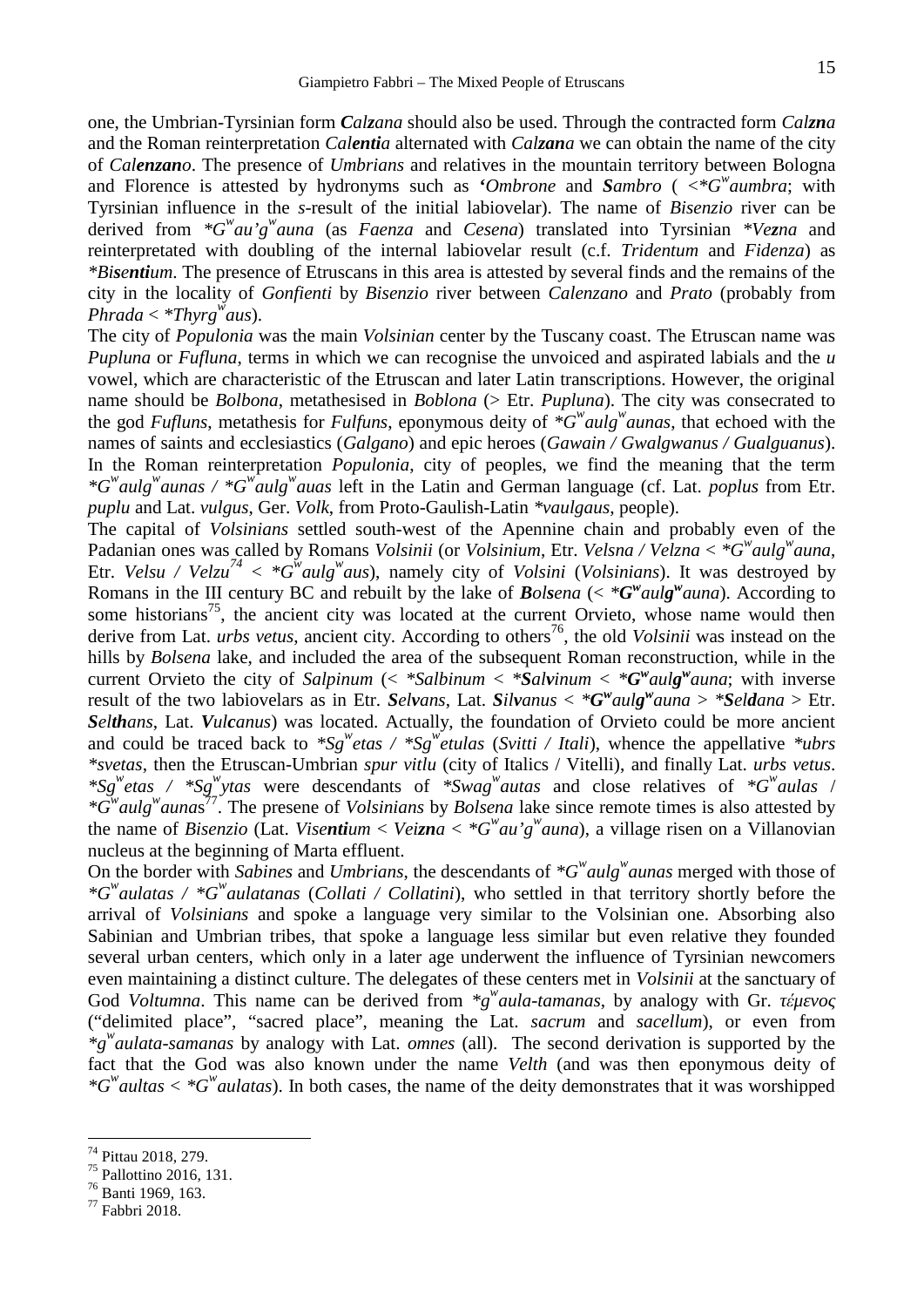by all peoples relative of  $*G^w$ *aulas* /  $*G^w$ *aulatas* /  $*G^w$ *aulatanas*. However, the Roman sources<sup>78</sup> refer that at their times at *Fanum Voltumnae* every year the delegates of all the Etruscan peoples met, not only the Volsinian relatives. This leads us to deduce that after the arrival of the Tyrsinian tribes *Volsinii* became a reunion center for all the *Mixed People* and its sanctuary was venerated as home of a deity that joined different peoples with different customs. Due to this variety, during the Roman age the deity became the god of the variety and change. The God *Voltumna* was in fact transformed into the God *Vertumnus* or *Volturnus* (< *\*G<sup>w</sup>aul-Thyr-g <sup>w</sup>auna*). Actually, it is also possible that before the arrival of *Tyrsinians*, the deity was only worshipped as *Velth* and when the newcomer were included in the confederation the name changed to *Vel-thur-'na* latinised in *Volturnus*. In this case the name *Voltumna* would be a coorrupted transcription due to the way in which some Tyrsinian tribes pronounced the *r* (see above), and *Vertumnus* a rhotacised reformation in Latin.

The city of *Vetulonia*, located shortly south-east of *Populonia*, had probably an origin similar to that of *Volsinii*. The Etruscan name was in fact *Vetluna*, that can be derived through methatesis, as in case of *Populonia*, from *Veltuna*, another name of the God *Voltumna*. The city could then have been consecrated to the god worshipped by all *\*G<sup>w</sup>aulas / \*G<sup>w</sup>aulatas*. However, as in case of *Orvieto*, the foundation could be more ancient and be traced back to  $*Sg^w$  etas /  $*Sg^w$  etulas<sup>79</sup>, whence the Latin name *Vetulonia* (< *\*Sg<sup><i>w*</sup>etulanas). In this case *Vetluna* would be a contracted transcription in the late Etruscan language (with characteristic *u* instead of *o*). In any case the city and its area were subdued to the influence of  $*G^w$ *aulas* /  $*G^w$ *aulg*<sup>*w*</sup>*aunas* as we can deduce from the fact that in the Middle Age the city was renamed *Colonna* (probably from  $*Gol'ona < *G'aulg''a$  or from *\*G<sup>w</sup>aulana*) and *Colonnata*.

Several urban centers between Tuscany, Umbria, and Lazio originally were under the influence of the ancient Volsinian confederation and later passed under the control of *Tarchnas* or *Phersnas*. Among these were *Chiusi*, *Vulci*, *Veio*, *Caere*, *Falerii*, and *Capena*.

*Chiusi* was probably founded by *Umbrians* (<  ${}^*G^w$ *aumbras*), from whom the name *Camars* (< *\*Camras < \*Cambras < \*G<sup>w</sup>aumbras*) derives, by which the city was previously called according to Livy<sup>80</sup>. Later it should have been refounded or repopulated by  $*G^{\omega}$ *aulg*<sup>*w*</sup>*aunas* /  $*G^{\omega}$ *aulatanas*, from whom the Etruscan name *Clevsin-a*  $\langle \langle \times \rangle^*Cevlsina \langle \times \rangle^*Cewla u \rangle$ *g*<sup>*w*</sup> *auna*) comes, with anomalous result of the initial labiovelar due to the Umbrian influence. At the time of the birth of the Roman Republic *Chiusi* was ruled by *Tyrsinians*, as we can deduce from the name of its king *Lars Porsena* (Etr. *Pursenas* < *\*Phyrzenas* < *\*Thyrg<sup>w</sup>aunas*).

*Vulci* was founded by *Volsinians* in a territory occupied by *Sabines* (< *\*Swag<sup>w</sup>aunas*), who shortly after *Umbrians* had descended on Italy together with *Sabates* (< *\*Swag<sup>w</sup>autas*) and *Sabelli* (< *\*Swag<sup>w</sup>aulas*), and had diffused through the *Padanian Valley* and along the *Thyrrenian* coast among *Ligurians*, *Umbrians*, and *Calabrians* (Lat *Calabri* < *\*G<sup>w</sup>alubras* < *\*G<sup>w</sup>aulas \*Hubras*)<sup>81</sup> . The Etruscan name *Vulch* ( $\lt^* G^w$ *aulg*<sup>*w*</sup>*aua*) reflects the influence of *Tarchnas*, under which the city was passed and against which it rebelled at the end of Roma kingdom. At the time of the Etruscan kings of Rome, Sabinian, Volsinian, and Tyrsinian lineages coexisted in *Vulci*, as we can deduce from the names of the brothers *Caile* and *Avle Vipinas* (in Etruscan) or *Caelus* and *Aulus Vibenna* (in Latin; both from  $\langle K^w a \rangle^w$  *k*  $\langle K^w a \rangle^w$  *auna*) and from the name of *Macstarna* or *Mastarna* (probably a title meaning "from the Tyrsinian people" or "delegate of the Tyrsinian people" < *Mechs Tarchnas*), later known as *Servius Tullius* (probably from *\*Selv-ius \*Turrh-ius* < *\*G <sup>w</sup>aulg <sup>w</sup>au-ia \*Thyrg<sup>w</sup>au-ia*, i. e. delegate of both the lineages).

The city of *Veius* (Etr. *Veies*, Lat. *Veii* and *Veius* < *\*G<sup>w</sup>auas*) too was founded by descendants of *\*G<sup>w</sup>aulg<sup>w</sup>aunas / \*G<sup>w</sup>aulatanas* and probably was longer independent of *Tyrsinians*. It often was in contrast with Rome due to the closeness but it received no aid from the other Etruscan cities when

<sup>&</sup>lt;sup>78</sup> Livius, IV, 25.<br><sup>79</sup> Fabbri 2018.<br><sup>80</sup> Livius, X, 25.<br><sup>81</sup> Fabbri 2017.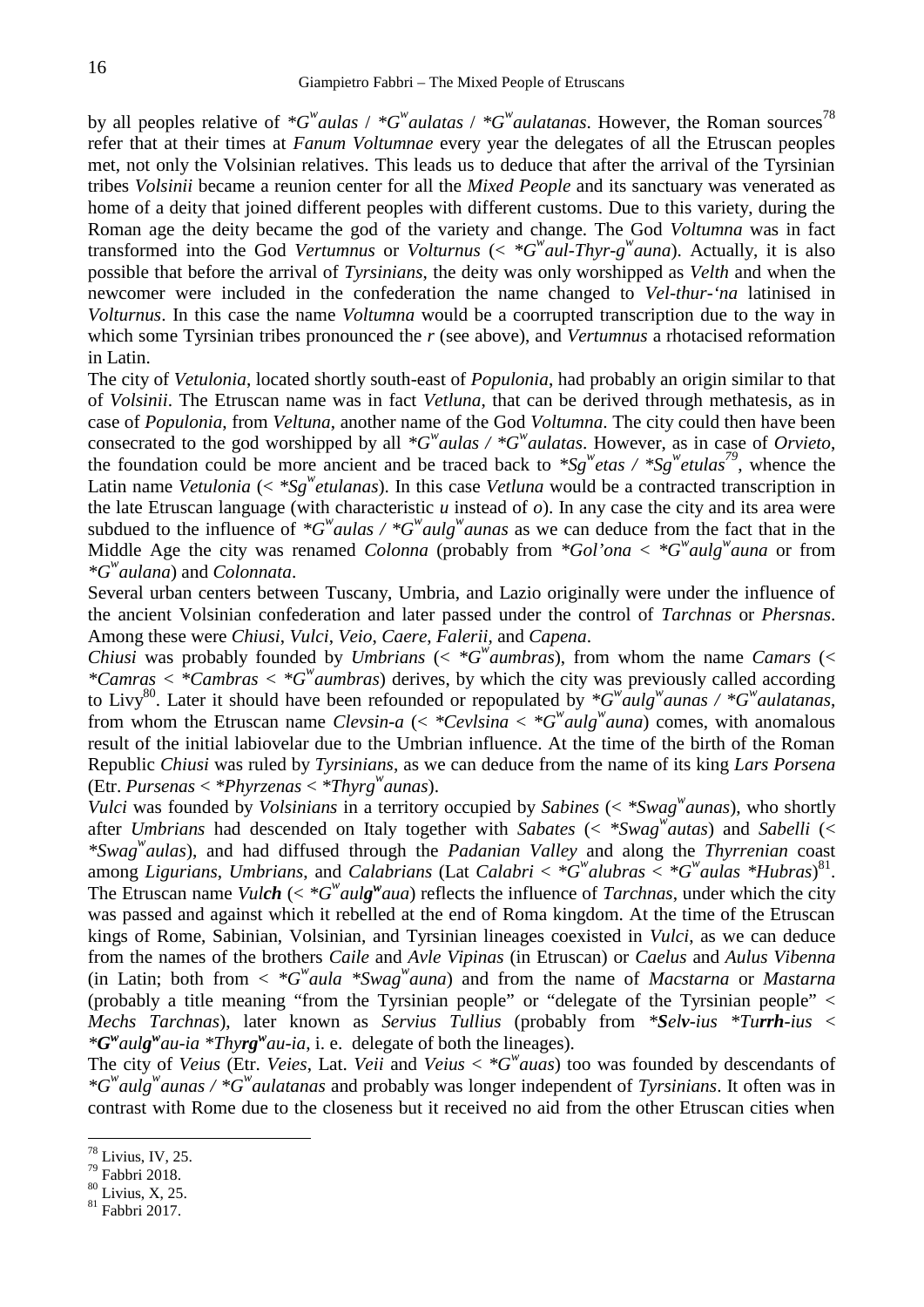Romans besieged it. Inside the ruines of *Veius* few inscriptions in Etruscan have been found<sup>82</sup>. This demonstrates that the Tyrsinian language was scarcely diffused. Even in *Falerii* (< *\*G<sup>w</sup>aulerum*), *Capena* (<  $*Ca<sup>3</sup> b a in a < *G<sup>w</sup> *aulg<sup>w</sup> *auna**$ ), and other urban centers of that area prevailed a language derived from that of  ${}^*G^w$ *aulg*<sup>*w*</sup>*aunas* /  ${}^*G^w$ *aulatanas*. Of the language spoken in *Falerii*, the *Faliscan*, we received some attestations which show a close affinity with Latin<sup>83</sup>. .

According to the ancient historians<sup>84</sup> the city of *Caere* (Etr. *Cisra* and *Caisra* < \**Caisla* < *\*G*<sup>*w*</sup>*au'g*<sup>*w*</sup>*aula*, Gr.  $\langle$  *\*Vagula*  $\langle$  *\*G*<sup>*w*</sup>*au'g*<sup>*w*</sup>*aula*) was founded by *Pelasgians* coming from Thessaly. Actually, by the terms *Pelasgians* (Gr.  $i^{85} \langle$  *\*G*<sup>*w*</sup>*aula-stha*) and *Penastae* (Gr Thessaly. Actually, by the terms *Pelasgians* (Gr. *i*<sup>85</sup> < \*G<sup>*w*</sup>*aula-stha*) and *Penastae* (Gr. *Πενέσται<sup>86</sup>* < *\*G<sup>w</sup>auna-stha*) the tribes of *\*G<sup>w</sup>aulas* and *\*G<sup>w</sup>aunas* were indicated, that settled ( *stha*) by the northern coast of the Aegean sea and remained there when *Thessalians* (Gr. *λ* < *\*Thyrg<sup>w</sup>aulas*) arrived, while other tribes such as *Siculi / Ascali* (< *\*Swag<sup>w</sup>aulas*) and *Sicani /*

*Ascani* (< *\*Swag<sup>w</sup>aunas*) migrated to Italy and to the eastern Mediterranean coasts. Later *Thessalians* themselves were included in the subordinate class of *Pelasgians* and *Penastae*, when Thessaly was occupied by the historical Indo-European populations<sup>87</sup>. We have then to deduce that *Caere* was founded by *\*G<sup>w</sup>aulas* and subsequently belonged with its port *Alsium* (< *\*Valsas / \*Vulchas* < *\*G<sup>w</sup>aulg<sup>w</sup>auas*) to the ancient Volsinian confederation. When later the city passed under the control of *Tarchnas*, the port was left to *Volsinians*, while *Caere* utilised the already mentioned port of *Pyrgi*.

Even the centers in Chiana valley probably rose under the influence of the ancient Volsinian confederation and later passed to *Tyrsinians*. We can cite for example *Montepulciano*, whose name can be derived from *Volchana* ( $\lt \text{*}G^w$ *aulg*<sup>*w*</sup></sup>*auna*), through the form *Bolchana*, with desinence *chana* charachteristic of *Tarchnas*, and later by desonorisation of *b* in *p*.

In Lazio *Volsinians* mingled with relative peoples previously immigrated such as *Latins* and *Sabines* west of the Tiberis river and *Osci* (Lat. *Osci* < \*Swag<sup>*w*</sup> auas or < \*G<sup>*w*</sup> auag<sup>*w*</sup> auas<sup>88</sup>) on the border with Campania, where they were known as *Volsci*, as we said. However, the names of the cities in the Volscian area demonstrated a coexistence of *Volsinians* and *Tyrsinians*, as we will see.

In Campania *Capua* was probably founded or refounded by *Volsinians* integrated with *Oscans*. The Etruscan name *Campeua* can be in fact interpreted as "city of *Campeas*, *Campas*, or *Campa-nas*" (< *\*Calbas / \*Calba-nas* < *\*G<sup>w</sup>aulg<sup>w</sup>auas / \*G<sup>w</sup>aulg<sup>w</sup>au-nas*), in whose name the initial labiovelar results in velar due to the influence of *Oscans*, who spoke a language very close to the Umbrian. Later the city was refounded by *Tyrisnians*<sup>89</sup>, assuming the alternative name *Vol-tur-'num* (< *\*G<sup>w</sup>aul-thyr-g <sup>w</sup>auna*), namely mixed city of *Volsinians* and *Tyrisnians*.

## **MIXED CITIES**

Several Etruscan cities were founded or developed in areas where *Tyrsinians* coexisted with *Volsinians* or related peoples previously immigrated. The names of these cityes are often composited of those of the two lineages. This is the case of the following cities, whose names all derive from *\*G<sup>w</sup>aul(a)-thyras*: *Feltre* (Lat. *Feltria*, Etr. *Felthuri*, Etr. *Velhatre*) in Veneto between *Volsinians* from *Belluno and Tyrsinians* from *Trento*; *Volterra* (Lat. *Volaterrae*, Etr. *Velathri*) in Tuscany between *Tyrsinians* from *Fiesole* and *Volsinians* from *Populonia*; *Caletra* (> Lat. *Caletranus*) in a Tuscan area inhabitated by peoples having different origins, *Velletri* (Lat. *Velitrae*, Etr. *Veltri*, Etr. *Velthri*) and *Alatri* (Lat. *Aletrium*) in Lazio between *Volsci*, *Tusculi*, and *Hernici*.

<sup>&</sup>lt;sup>82</sup> Banti 1969, 90.<br>
<sup>83</sup> Villar 2011, 447-482.<br>
<sup>84</sup> Plinius, III, 51; Strabo, V, 2, 3.<br>
<sup>85</sup> Herodotus, I, 57.<br>
<sup>86</sup> Aristoteles, II, 9, 3.<br>
<sup>87</sup> Fabbri 2018.<br>
<sup>88</sup> Fabbri 2017.

<sup>89</sup> Pallottino 2016, 213.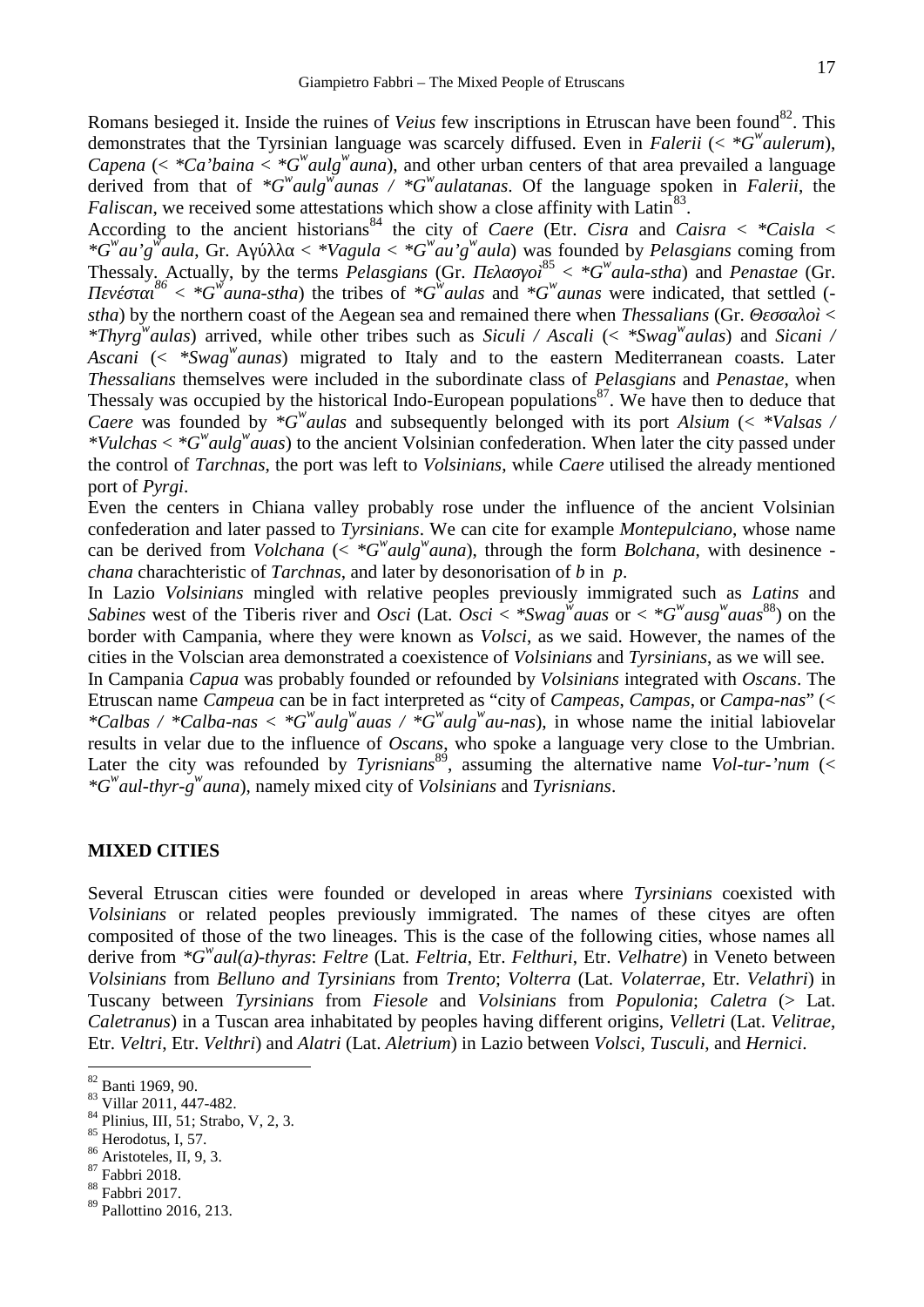The names of other mixed cities were derived not by the name parts which distinguished *Thyrg*<sup>*w*</sup> aunas from  $G^{\prime\prime}$  *aulg*<sup>*w*</sup> aunas (*Thyr-* and  $G^{\prime\prime}$  *aul-*), but by the common one (-g<sup>*w*</sup> auna). This is the case of *Genua* in Liguria and *Kainua* in the Apennine along the commercial route from the port of *Spina* and the city of *Bologna* to the Tuscany. Both theses cities were probably inhabitated at their origins by peoples descending from  $^*G^w$ *aul-g*<sup>*w*</sup></sup>*aunas*,  $^*Swa-g^w$ *aunas* and  $^*G^w$ *aumbras* (<  $^*G^w$ *aunas \*Hubras*), i. e. *Volsinians* and peoples related to *Sabines* and *Umbrians*, and only later by *Tyrsinians*. We already shown attestations of the past presence of descendants of \*Swa-g<sup>w</sup> aunas in Liguria and of *\*G<sup>w</sup>aumbras* in Liguria and Emilian-Tuscan Apennine. We can find other attestations in the places related to *Kainua* in the name of the port of *Spina* itself (Etruscan transcription for *\*Sabina* < *\*Swag*<sup>*w*</sup>*auna*; cf. river *Sapis* < *\*Sabis* < *\*Swag<sup><i>w*</sup></sup>*aus*) and in that of *Savena* river (< *\*Swag <sup>w</sup>auna*; with Volsinian result of the internal labiovelar as for *Ravone* torrent). *Genua* and *Kainua* were then indicated by the name part common for all their inhabitants: *\*G<sup>w</sup>aunas*. This term was changed to *\*Kainas* by influence of *Ambrones* / *Umbrians* and to *\*Gainas* or *\*Gaenas* by influence of *Sabates* / *Sabines*. Later *Tyrsinians* added to the name of the inabitants the characteristic plural or patronymic desinence *–ua*. It is probable that initially both cities were indicated by the name *Kainua*, that later the *Sabatian* population prevalent in Liguria reformed into *Genua*. The fact that in Ligurian dialect the city of *Genova* is called *Zena* leads to think that beside the Tyrsinian-Sabatian form (*Genua*) also the Tyrsinian characteristic *Zena* or *Zna* occurred.

In other cases, all parts of the names *Thyr-g*<sup>*w*</sup>*aunas* and  $G^{\omega}$ *aul-g*<sup>*w*</sup>*aunas* were used to create the names of the places in which a mixed population lived. Between Emilia and Romagna, for example, the mixed city of *Cla-ter-'na* was located, whose name can be derivted from *\*G<sup>w</sup>aul-thyr-g <sup>w</sup>aunas* as well as that of *Vol-tur-'no* river, that passes by the omonymous city (*Capua*). The result in velar of the initial labiovelar in the name of the former is due to the Umbrian influence.

In other more cases, the names of the cities or villages were derived by the names of the mixed people, i. e. *\*Mykg<sup>w</sup>auas* or *\*Mykg<sup>w</sup>aunas*, namely in Tyrsinian dialects *\*Mykza*, *\*Mykzna*, *\*Myksena* or *\*Mysena*. This is probably the case of *Miseno Cape* and of the places called *Misano*.

The nature of the mixed cities is often attested also by the archaeologic finds. In some case it is possible to observe a duality or a plurality in the public structures. This is true for example for the mixed city of *Kainua*. Its ruines are particularly observable since no other city has been built on it.

In the city of *Kainua* the remains of the foundations of a Tuscanic sanctuary have been recently discovered<sup>90</sup>. This sanctuary was consecrated to the *Goddess Uni* and located outside the acropolis in a public area. That means that it was used for the cult by the people. According to E. Simon *Uni* was a deity of the Etruscan pantheon that had been absorbed by other Italic populations<sup>91</sup>. Actually, *Uni* (<  $*H$ *una* <  $*G$ *wauna*) was the eponymous deity of  $G$ <sup>*w*</sup> *aunas*, the peoples of cow breeders. In *Latins* she became a godness of abundance, the *Bona* (< *\*G<sup>w</sup>auna*) *Mater*, identified with *Goddess Supra* or *Cupra* worshipped by *Umbrians*, and reassimilated under this name even by *Sabines<sup>92</sup>*. The *Goddess Uni* was later reabsorbed in the Roman pantheon from *Etruscans* as *Iuno*, wife of *Iuppiter*. The Tuscanic sanctuary of *Uni* discovered in *Kainua* has close simililarities to those in Southern Etruria, particularly in *Vulci* and *Caere<sup>93</sup>*, cities initially belonging to the ancient Pre-Tyrsinian confederation of *Volsinii*, as we saw. It dates back to the end of the VI century BC and is the most ancient Tuscanic sanctuary discovered.

Beside the temple of *Uni*, a peripteral sanctuary consecrated to the *God Tina* was built in the first quarter of the V century BC<sup>94</sup>. It was bigger and more majestic than the other. The *God Tina*, *Tinia*, or *Tunia*  $\left\langle \langle \frac{*T_Vr'n-ia \langle \langle \frac{*T_Vr}{2} \rangle \rangle}{\langle \langle \frac{*T_Vr'}{2} \rangle \rangle}$  *aun-ia*) was the eponymous deity of the descendants of *\*Thyrg<sup>w</sup>aunas*, the most important god in the Etruscan pantheon, husband of *Uni*, and worshipped

 $^{90}_{91}$  Garagnani et Al. 2016.<br><sup>91</sup> Simon 2006, 45.

 $92$  Fabbri 2017.

 $\frac{93}{94}$  Garagnani et Al. 2016.<br>Sassatelli 2009.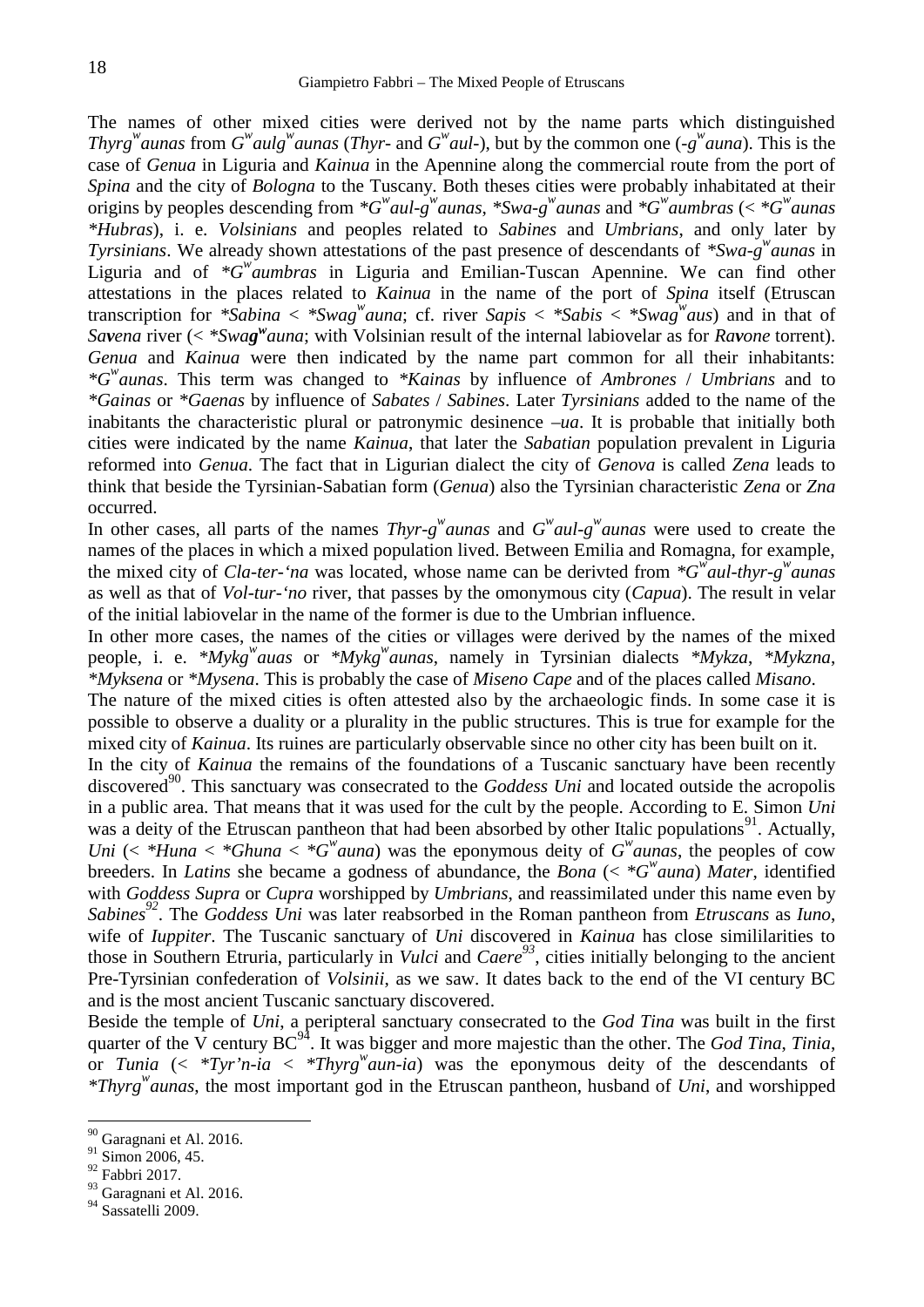as god of the sky, similarly to the Anatolian god of the sky and storm *Tarhun* (< *\*Thyrg<sup>w</sup>auna*). Moreover, in the acropolis of *Kainua* couples of structures have been individuated which are related to the foundation rite<sup>95</sup>.

The archeological finds discovered in the city of *Kainua* demonstrate that this urban center was in origin closely linked to the populations of Southern Etruria, namely the confederation of *Volsinians* and related peoples who lived on the borders between Tuscany, Lazio, and Umbria and recognised a common origin in the affinity of the spoken languages. The fact that between the end of the VI and the beginning of the V century BC in the locality two new sanctuaries have been built leads to think that in this period the commercial exchanges between Tuscany and Emilia increased and the city became center of commerce and manufacturing. The economic well-being firstly allowed the city of *\*G<sup>w</sup>aunas* to edificate a new public structure for the cult of their eponymous deity, but the arrival in the city of Tyrsinian merchants and artisans required shortly afterward the construction of a new public sanctuary consecrated to the eponymous deity of the newcomers. Moreover, the larger size and majesty of the sanctuary of *Tina* demonstrate that *Tyrsinians* and their deity had assumed a predominant role in the city already at the beginning of the V century BC. However, the edification of the second sanctuary beside the first one and not in a different zone shows that the Tyrsinian deity was posed not in contrast with that previously whorsipped in the city, but beside it, on the one hand to be invested with its power and legitimised in the eyes of the local population, on the other to symbolise the collaboration between *\*G<sup>w</sup>aunas* and *Tyrsinians* that had led to the economic development of the place. Even the duality of the structures in the acropolis symbolises the cooperation between *\*G<sup>w</sup>aunas* and *Tyrsinians* in refoundating the city, a case of the cooperation already validated several times between descendants of *\*G <sup>w</sup>aulg<sup>w</sup>aunas* and *\*Thyrg<sup>w</sup>aunas*.

#### **CONCLUSIONS**

In this study the diffusion of the Etruscan tribes along the Italic peninsula has been investigated by analysing the origins of the main cities related to them. In particular, two lineages have been distinguished, descending from the peoples of *\*Thyrg<sup>w</sup>aunas* and *\*G*<sup>*w*</sup>*aulg<sup>w</sup>aunas*, who started migrating from Central Asia at the end of the III millennium BC in subsequent waves, according to a recent migration theory<sup>96</sup>. To this aim, the phonetic changes occurred in the languages of the descendants of these peoples have been firstly analysed. This has allowed to relate ancient and modern Italian toponyms to the the tribes descending from *\*Thyrg<sup>w</sup>aunas* and *\*G <sup>w</sup>aulg<sup>w</sup>aunas* who reached Italy between the end of the II and the beginning of the I millennium BC and diffused along the peninsula until the Roman age. In particular, some toponyms can be attributed to the tribes of *Tarchna* (*Tarquinia*) or *\*Tur'ina* (*Turin*), descending from *Western \*Thyrg<sup>w</sup>aunas*, some others to *Phersna* (*Perugia* and *Florence*), *Sarsna* (*Sarsina* and *Sarzana*), and *Rasna* (*Ravenna*), descending from *Eastern \*Thyrg<sup>w</sup>aunas*, and some more others to *Velsna* / *\*Volvoni* (*Bolzano*, *Bologna*, *Populonia*, *Bolsena*), *\*Volvoi* (*Melpum*), *\*Calbanas* (*Campania*), or *\*Calbas* (*Capua*) from *\*G <sup>w</sup>aulg<sup>w</sup>aunas*. For some cities, mainly rose in late age, the cooperation between descendants of *\*Thyrg<sup>w</sup>aunas* and *\*G <sup>w</sup>aulg<sup>w</sup>aunas* in the foundation or development as been deduced through the analysis of the toponyms. For the city of *Kainua* such a cooperation has been also recognised in the archeological remains.

The investigated toponyms are reported in the table in the appendix together with their derivations.

<sup>&</sup>lt;sup>95</sup> Sassatelli 2009.<br><sup>96</sup> Fabbri 2017; 2018.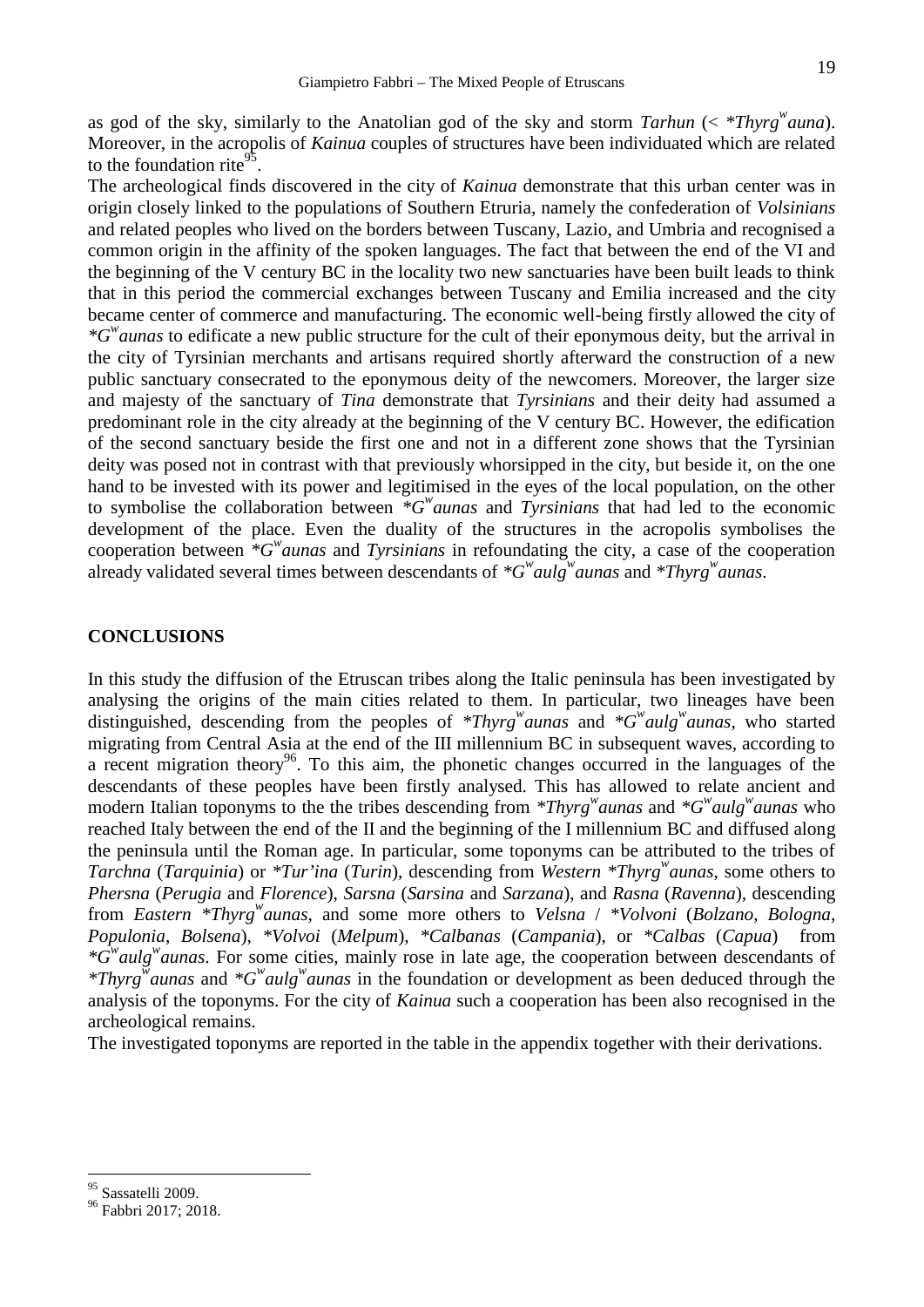## **CITED WORKS**

Appianus, 160 "De bello Hannibalico" *Historia Romana*.

Aristoteles IV BC *Politics*.

Banti, L. 1969 *Il mondo degli Etruschi*. Roma: Biblioteca di Storia Patria.

Casca Queirazza, G., Marcato, C., Pellegrini, G.B., Petracco Sicardi, G., and Rossebastiano, A. 1996 *Dizionario di toponomastica. Storia e significato dei nomi geografici italiani*. Milan: Garzanti.

Cicero, M. T. 44 BC *De divinatione*.

Dionysius, H. I century *Roman Antiquities*.

Fabbri, G. 2017. "Supartshas and Swag<sup>w</sup>autas - colonisers of the ancient word. Part I: Origins and early migrations" *Journal of Ancient History and Archaeology* 4 n. 4, 5-27.

Fabbri, G. 2018. "Supartshas and Swag<sup>w</sup>autas - colonisers of the ancient word. Part II: Origins and early migrations" *Journal of Ancient History and Archaeology* 5 n. 1, 5-23.

Farney, G. D., Bradley, G. 2017 *The Peoples of Ancient Italy*. Boston / Berlin: Walter de Gruyter.

Garagnani, S., Gaucci, A., Govi, E. 2016 "Archaeobim: dallo scavo al Building Information Modeling di una struttura sepolta. Il caso del tempio tuscanico di Uni a Marzabotto" *Archeologia e Calcolatori*, 27, 251-70.

Garbolino Boot, G. 2003 *L'Italia dei Celti*. Torino: Ananke.

Gimbutas, M. 1965 *Bronze Age cultures in Central and Eastern Europe.* Boston / Berlin: Walter de Gruyter.

Gimbutas, M. 2017 *I Balti*. Milano: Medusa. (1963 *The Balts*. New York: Praeger).

Gordon, A. E. 1975 "Notes on the Duenos-Vase Inscription in Berlin" *California Studies in Classical Antiquity*, Oakland: University of California Press, Vol. 8 , 53-72

Govi, E. 2005 "Le necropoli" In *Storia di Bologna*: *Bologna nell'antichità*, edited by G. Sassatelli and A. Donati, 269-270. Bologna: Bononia University Press.

Herodotus 440 BC *Histories*.

Jeremiah 586 BC "Book of Jeremiah" *Bible*.

Keller, W. 1971 *Gli Etruschi*. Milan: Garzanti. (1970 *Denn sie entzündeten das Licht*. Droemer: Knaur).

Kühebacher, E. 1991 *Die Ortsnamen Südtirols und ihre Geschichte: Die geschichtlich gewachsenen Namen der Gemeinden, Fraktionen und Weiler*. Bolzano: Athesia.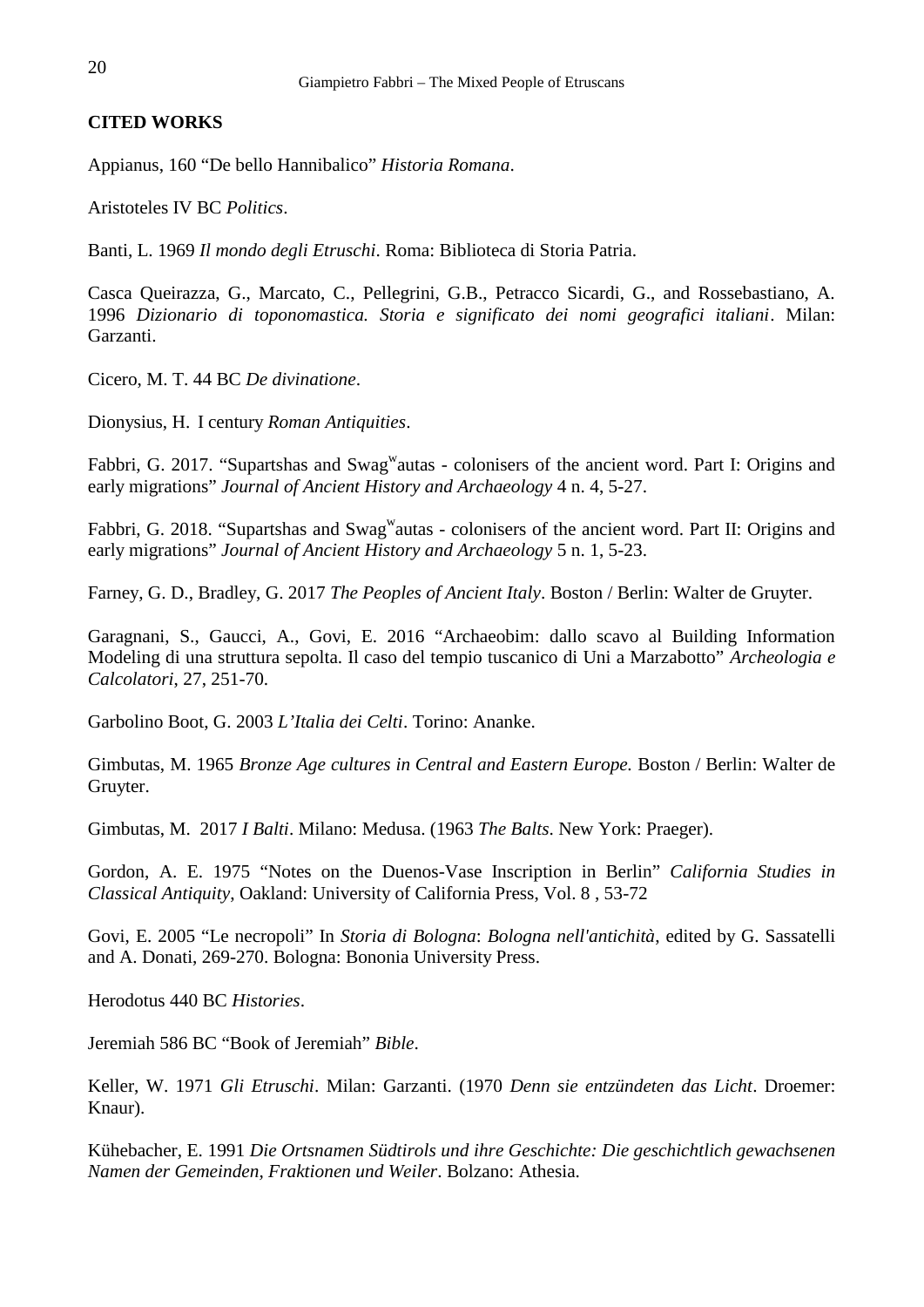Livius, T. 14 *Ab Urbe Condita*.

Locatelli, D. 2013 "Stranieri a Felsina e forse nella Pianura occidentale. Dinamiche Di Mobilità in Emilia nel VI Secolo a.C." In *Atti del XX convegno internazionale di Studi sulla Storia e l'archeologia dell'Etruria*, edited by M. Della Fina, 361-95. Roma: Edizioni Quasar.

Ortalli, J. 2016 "Altre noterelle su Felsina (risposta a Giuseppe Sassatelli)", *Thiasos* 5 n. 5, 17-32.

Pallottino, M. 2016 *L'Etruscologia*, Milano: Hoepli. (1940 *La civilisation étrusque*. Paris: Payot).

Pittau, M. 2018 *Dizionario comparativo Latino Etrusco*. Dublin: Ipazia Books.

Plinius, G. S. 77 *Naturalis Historia*.

Plutarchus, L. M. I-II century "Vita Marii" *Vitae Parallelae*.

Polybius, II century BC *Histories*.

Ptolemaeus, C. 150 *Geography*.

Sassatelli, G. 1989 "Ancora sui rapporti tra Etruria padana e Italia settentrionale: qualche esemplificazione" In *Gli Etruschi a nord del Po. Atti del convegno di Mantova (4-5 ottobre 1986)*, 49-81. Mantova: École Française de Rome.

Sassatelli, G. 1990 "La situazione in Etruria Padana." In *Crise et transformation des sociétés archaïques de l'Italie antique au Ve siècle av. JC. Actes de la table ronde de Rome (19-21 novembre 1987)*, 51-100. Rome: École Française de Rome.

Sassatelli, G. 2009 "Il tempio di Tina a Marzabotto e i culti della città etrusca." In *Altinoi - Il santuario altinate: strutture del sacro a confronto e i luoghi di culto lungo la via Annia. Atti del Convegno di Venezia (4-6/12/2006)*, Roma: Edizioni Quasar.

Sassatelli, G. 2015 "Noterelle su Felsina" *Archeologia Classica* 66, 407-15.

Simon, E. 2006 "Gods in Armony: The Etruscan Pantheon" in *The Religion of Etruscans* edited by N. Thomson de Grummond and E. Simon, Austin: University of Texas Press.

Strabo 23, *Geography*.

Szemerényi, O. 1980 *Four old iranian ethnic names: Scythian - Skudra - Sogdian - Saka*. Vienna: Verlag der Österreichischen Akademie der Wissenschaften.

Villar, F. 2011 *Gli Indoeuropei e le origini dell'Europa*. Bologna: Il Mulino. (1991 *Los Indoeuropeos y los origines de Europa: lenguaje e historia*. Madrid: Gredos).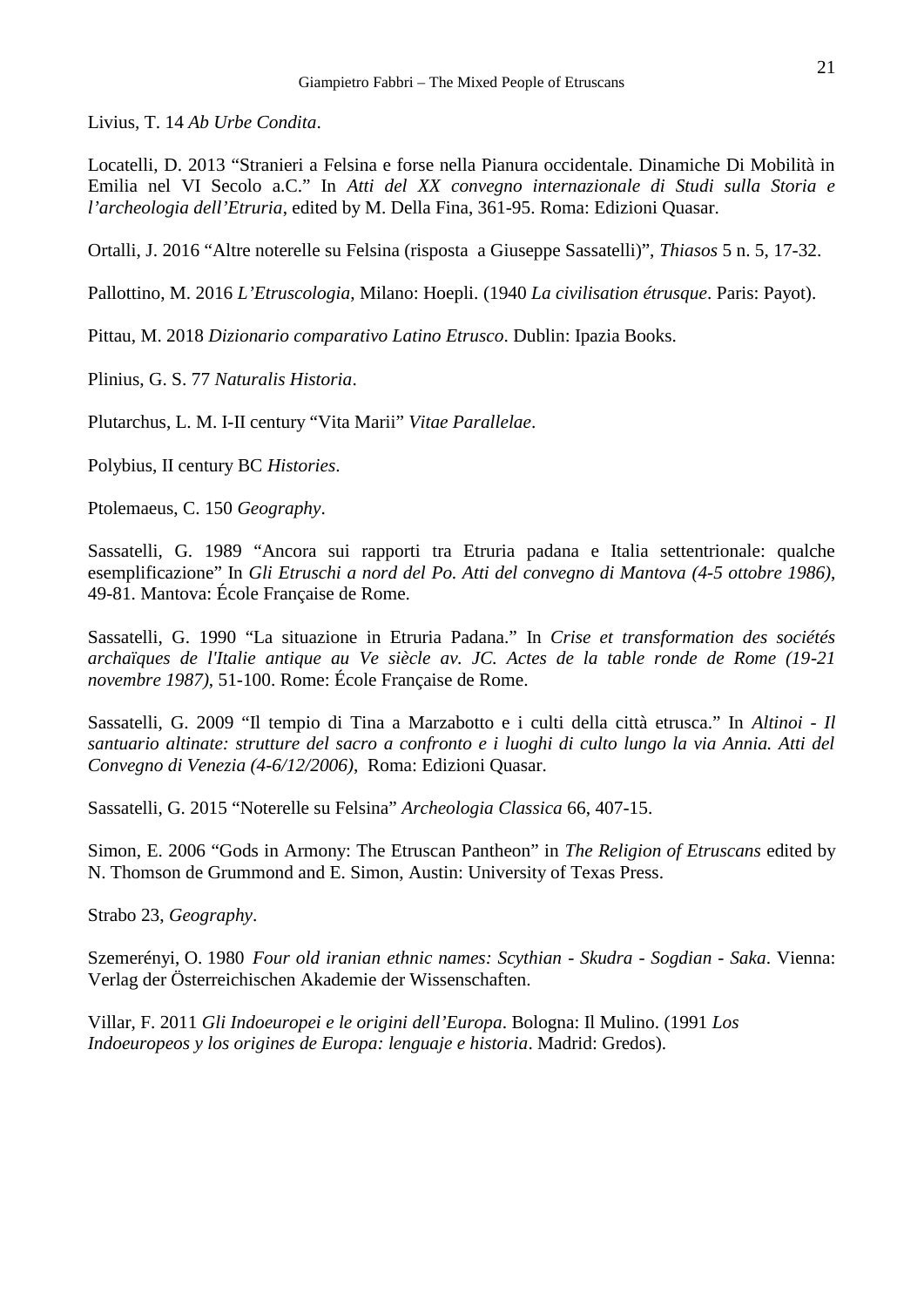# **APPENDIX**

|                                     |                        | TABLE I - Italic names related to the Etruscan Mixed People |                 |                  |                               |                                   |
|-------------------------------------|------------------------|-------------------------------------------------------------|-----------------|------------------|-------------------------------|-----------------------------------|
| <b>DERIVATIONS</b>                  |                        |                                                             |                 |                  | <b>PEOPLE</b><br><b>NAMES</b> | <b>GEOGRAPHIC</b><br><b>NAMES</b> |
| (West.) Thyrg aunas                 | Tharchaunas            | Tarchunas                                                   |                 |                  |                               | Etr. Tarchunas                    |
|                                     |                        |                                                             | Tarchnas        |                  |                               | Etr. Tarchnas                     |
|                                     |                        |                                                             |                 | Ar'nas           |                               | Lat. Arnus                        |
|                                     | Thyrchainas            | Thyrch nas                                                  | Tyrrh nas       |                  | Gr.                           | Gr.                               |
|                                     |                        |                                                             |                 | Rhenas           |                               | Lat. Rhenus                       |
|                                     |                        |                                                             | Tur'inas        |                  |                               | Loc. Turin                        |
| (West.) Thyrg aulas                 | Thyrchaulas            | Thrychulas                                                  | Phry'ulas       |                  |                               | It. Friuli                        |
| (West.) Thyrg auas                  | Tharg <sup>w</sup> aus | Tharvus                                                     | Tarvis          | Tarvis-as        |                               | Lat. Tarvisus                     |
|                                     |                        |                                                             |                 |                  |                               | It. Tarvisio                      |
|                                     |                        |                                                             |                 |                  |                               | It. Treviso                       |
| (East.) Thyrg aunas                 | Thardainas             | Tard nas                                                    | Sard nas        | Sarzanas         |                               | It. Sarzana                       |
|                                     |                        |                                                             |                 |                  |                               | It. Sarzano                       |
|                                     |                        |                                                             |                 | Sars nas         | Lat. Sarsinates               | Lat. Sarsina                      |
|                                     |                        |                                                             | Trazenas        | Razenas          | Etr. Rasena                   |                                   |
|                                     |                        |                                                             |                 |                  | Etr. Rasenna                  |                                   |
|                                     |                        |                                                             |                 |                  | Etr. Rasna                    |                                   |
| [G <sup>w</sup> aul.] $\rightarrow$ | Tharvainas             | Tarv nas                                                    | <b>Travenas</b> | Ravenas          |                               | Lat. Ravenna                      |
| [G $^{\rm w}$ aul.] $\rightarrow$   | Tharvaunas             | <b>Tarvonas</b>                                             | <b>Travonas</b> | Ravonas          |                               | Lat. Ravonis                      |
|                                     | Thyrdainas             | Therd nas                                                   | Therdanas       | Erdanas          |                               | Gr. H<br>Ò                        |
|                                     |                        |                                                             | Tredenas        | <b>Trednas</b>   |                               | It. Trento                        |
|                                     |                        | Thyrd nas                                                   | <b>Trydenas</b> | <b>Tryddnas</b>  |                               | Lat. Tridentum                    |
|                                     |                        |                                                             | <b>Turdenas</b> | U'denas          |                               | It. Udine                         |
|                                     |                        | Phyrd nas                                                   | Phyrzenas       | Firzna           |                               | It. Firenze                       |
|                                     |                        |                                                             |                 |                  |                               | Lat. Florentia                    |
|                                     |                        |                                                             | Phyrdnas        | Fi'dzna          |                               | Lat. Fidentia                     |
|                                     |                        |                                                             | Phryzenas       | <b>Frusna</b>    |                               | Lat. Frusino                      |
|                                     |                        | Pherd nas                                                   | Pherzenas       | <b>Phersenas</b> |                               | Etr. Phersna                      |
|                                     |                        |                                                             |                 |                  |                               | Lat.                              |
|                                     |                        |                                                             | Pherdnas        | Ferentum         |                               | Ferentinum                        |
|                                     |                        | Phord nas                                                   | Pordena         | Porznas          |                               | Lat. Parentium                    |
|                                     |                        |                                                             |                 |                  |                               | Cro. Pore                         |
|                                     |                        |                                                             |                 |                  |                               | It. Pordenone                     |
|                                     |                        |                                                             |                 | Pordnas          |                               | Lat. Portus                       |
|                                     |                        |                                                             | Pordanas        |                  |                               | Naonis                            |
| [W. Thyr. / $G^{\mathsf{w}}$ aum.]  | Thyrdaunas             | Phordonas                                                   | Pordonas        |                  |                               |                                   |
|                                     | <b>Thyrchainas</b>     | Phyrchanas                                                  | Phyrchnas       | Fir'na           |                               | Lat. Firmum                       |
| [W. Thyr. / $G^{\mathsf{w}}$ aum.]  |                        |                                                             |                 |                  |                               |                                   |
|                                     | <b>Tharchainas</b>     | Pharchanas                                                  | Pharchnas       | Par'na           |                               | Lat. Parma                        |
| [Lat.] $\rightarrow$                | <b>Thyrgainas</b>      | Pherg nas                                                   | Phregenas       |                  |                               | Lat. Fregenae                     |
| (East.) Thyrg aulas                 | Thyrdaulas             | Phyrdolas                                                   | Phyrzolas       | Firzolas         |                               | Etr. Vi sul                       |
|                                     |                        |                                                             |                 | Fi'zolas         |                               | Etr. Vi'sul                       |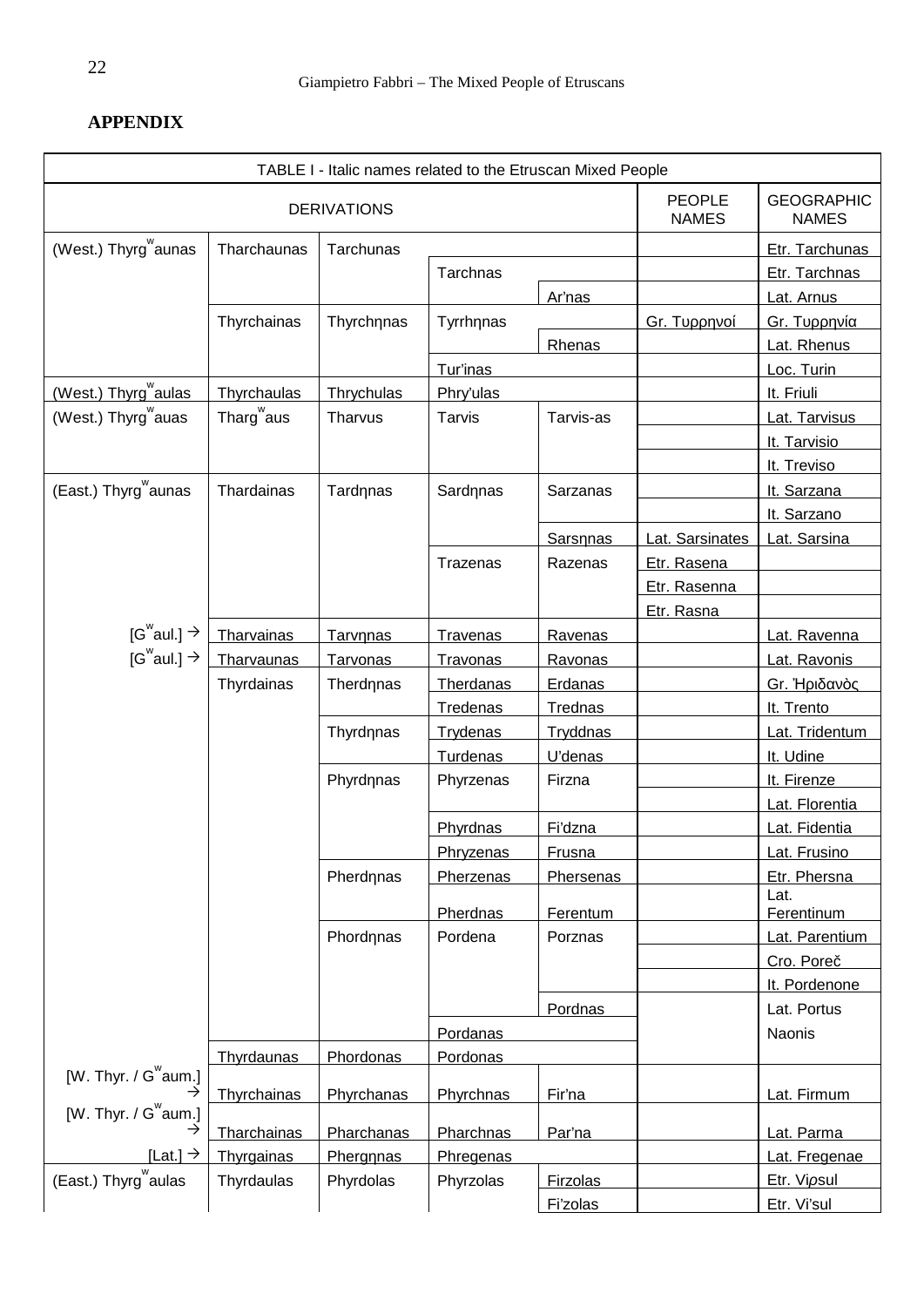|                                                          |                                                     |                                   |                  | <b>Fi'zlas</b> |               | Etr. Viesl                 |
|----------------------------------------------------------|-----------------------------------------------------|-----------------------------------|------------------|----------------|---------------|----------------------------|
|                                                          |                                                     |                                   |                  |                |               | It. Fiesole                |
|                                                          |                                                     | Pherdolas                         | Pherzolas        | Fe'zolas       |               | Lat. Faesulae              |
| [Lat.] $\rightarrow$                                     | Thyrgaulas                                          | Pherg las                         | Phregelas        |                |               | Lat. Fregellae             |
| (East.) Thyrg aus                                        | Thardaus                                            | Thardos                           | Pha'dos          | Pados          |               | Gr.                        |
|                                                          |                                                     |                                   |                  | Pad-ua         |               | Eng. Padua                 |
|                                                          |                                                     |                                   |                  |                |               | Loc. Padoa                 |
|                                                          |                                                     |                                   |                  |                |               | Lat. Patavium              |
|                                                          | Thyrdaus                                            | Therdas                           | Thredas          | Redas          | Lat. Raeti    | Lat. Raetia                |
|                                                          |                                                     |                                   |                  | <b>Redium</b>  |               | Lat. Regium                |
|                                                          |                                                     | Phyrzaus                          | Pi'saus          | Pisaus-um      |               | Lat. Pisaurum              |
|                                                          |                                                     | <b>Therdus</b>                    | Phersus          | Pesru          |               | It. Pesaro                 |
| [W. Thyr. / $G^{\mathsf{w}}$ aum.]                       | Thyrchaus                                           | Therchus                          | Pherhus          | Per'us-ia      |               | Lat. Perusia               |
| [Lat.] $\rightarrow$                                     | Thyrgaus                                            | Phyrgus                           | Pyrgu            |                |               | Gr.                        |
| G <sup>w</sup> aulg <sup>w</sup> aunas                   | Vaulvaunas                                          | Volvonas                          | Bolvoni          | Bol'oni        |               | It. Bologna                |
|                                                          |                                                     |                                   | Bolboni          | Boni/ones      |               | Lat. Bononia               |
|                                                          |                                                     |                                   |                  | Pulpuni        |               | Etr. Pupluna               |
|                                                          |                                                     | [E. Thyr.] $\rightarrow$ Volzonas |                  | Volsonas       | Lat. Volsones |                            |
|                                                          |                                                     | [E. Thyr.] $\rightarrow$          | Volz nas         | Volzanas       |               | It. Bolzano                |
|                                                          |                                                     |                                   |                  | Volsenas       |               | It. Bolsena                |
|                                                          |                                                     |                                   |                  | Volsinas       |               | Lat. Volsinii              |
| [E. Thyr.] $\rightarrow$                                 | Vaildainas                                          | V ld nas                          | Velz nas         | Velznas        |               | Etr. Velzna                |
|                                                          |                                                     |                                   |                  | Felsina        |               | Lat. Felsina               |
| [W. Thyr. / $G^{\mathbf{w}}$ aum.]<br>$\rightarrow$      | Vaulchaunas                                         | Volchanas                         | <b>Bolchanas</b> | Pulchanas      |               | It. Pulciano               |
| [Osc] $\rightarrow$<br>[W. Thyr. $/G^{\mathsf{w}}$ aum.] | Kaulvaunas                                          | <b>Kalbanas</b><br>Campanas       |                  |                | Lat. Campani  | Lat. Campania              |
|                                                          |                                                     |                                   |                  |                |               |                            |
| $[G^{\mathsf{w}}$ aum. + E. Thyr.]                       |                                                     | Kalvanas                          |                  |                |               | It. Calvana                |
|                                                          | $\rightarrow$   Kauldainas                          | Kald nas                          | Calzna           | Calentia       |               | It. Calenzano              |
|                                                          |                                                     | Keuld nas                         | Cevlzinas        | Clevsinas      |               | Etr. Clevsina              |
|                                                          | $G^{\mathsf{w}}$ au'-                               | Vaiz nas                          | Veiznas          | <b>Visznas</b> |               | Lat. Visentium             |
|                                                          | $g^{\text{w}}$ aunas                                | $[E.$ Thyr.]                      |                  | <b>Bisznas</b> |               | Lat. Bisentium             |
|                                                          |                                                     |                                   | Faeznas          |                |               | Lat. Faventia              |
|                                                          |                                                     |                                   |                  |                |               | It. Faenza                 |
|                                                          | $[G^{\mathsf{w}}$ aum. + E.<br>Thyr.] $\rightarrow$ | Kaiz nas                          | Caizenas         |                |               | Lat. Caesena               |
|                                                          | $[G^{\text{w}}_{\text{aum.}} +$                     | <b>Kaivainas</b>                  | Cabainas         | Cabenas        |               |                            |
| $G^{\mathsf{w}}$ aulg $^{\mathsf{w}}$ aulas              | $G^{\mathbf{w}}$ au'g $^{\mathbf{w}}$ aulas         | Kaidolas                          | Caizola          | Caisla         |               | Lat. Capena<br>Etr. Caisra |
|                                                          | [Lat.] $\rightarrow$                                |                                   |                  |                |               |                            |
| G <sup>w</sup> aulg <sup>w</sup> autas                   |                                                     | Vaugaulas                         | Vagulas          |                |               | Gr.                        |
|                                                          | Vauldaitas                                          | Vuld tas                          | Vulz tas         | Vulseca        |               | Loc. Vurseca               |
| $G^{\mathsf{w}}$ aulg $^{\mathsf{w}}$ aus                | Gaul-daitas                                         | Gol-d tas                         | Gol-z tas        | Gol-seca       |               | It. Golasecca              |
|                                                          | Vaulvaus                                            | Volboi                            | Velpa            | Melpa          |               | Lat. Melpum<br>Lat.        |
|                                                          |                                                     | [E. Thyr.] $\rightarrow$          | Veldena          | Medlena        |               | Mediolanum                 |
| [E. Thyr.] $\rightarrow$                                 | Vauldaus                                            | Vaildus                           | Velzus           |                |               | Etr. Velzu                 |
|                                                          |                                                     | Valdas                            | Valzas           | Valsas         |               | Lat. Alsium                |
|                                                          |                                                     |                                   |                  |                |               |                            |